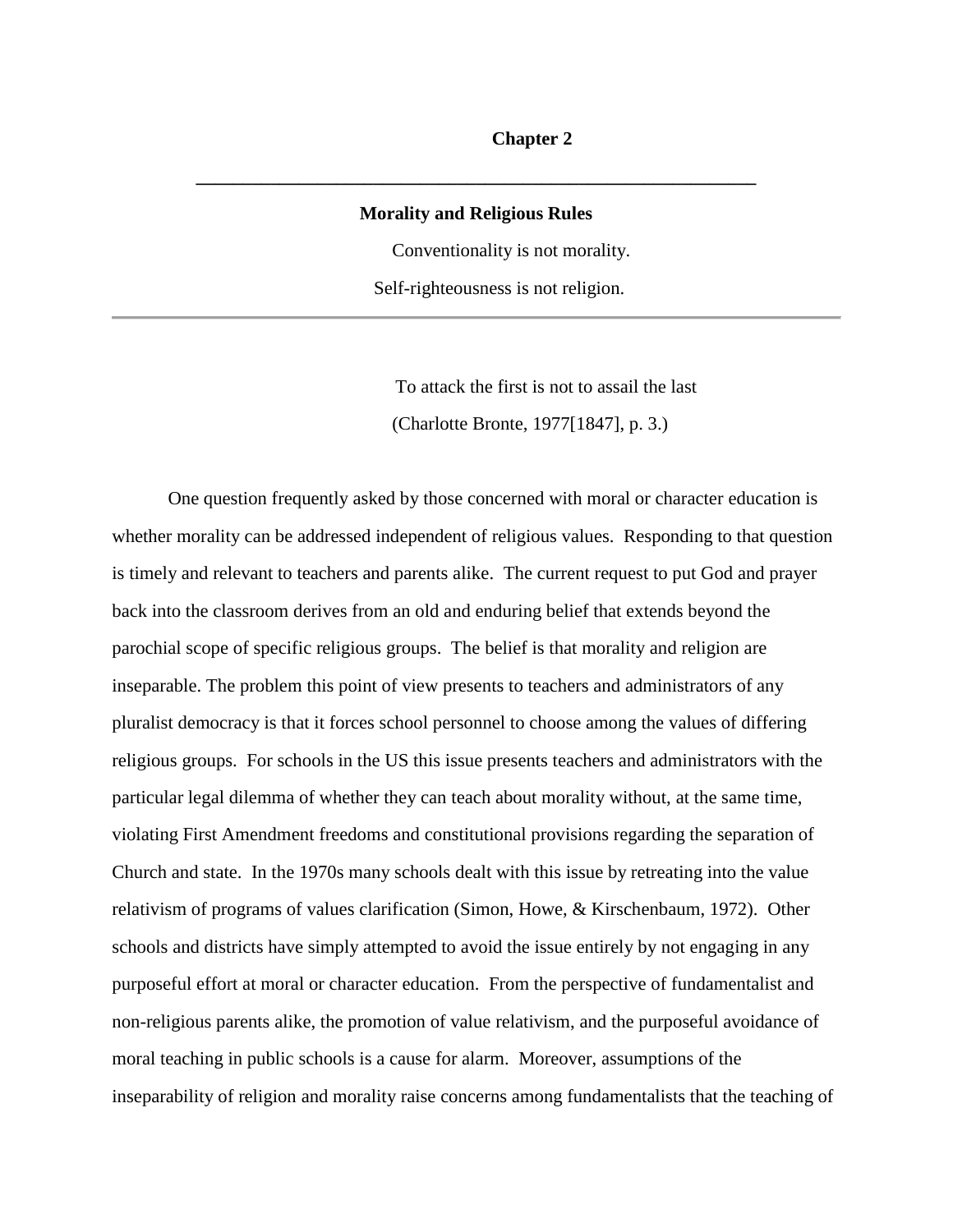values within public schools without bible study and prayer will undermine the moral beliefs of their children. In the 1980s and 1990s, parents of fundamentalist children in the US have responded to such concerns by withdrawing their children from public schools, and in increasing numbers engaging in the practice of home schooling (Lyman, 1998).

The ramifications for civil society in the US or any other pluralist democracy of a failure to satisfactorily resolve such educational concerns are self evident. One index of the complexity of questions regarding the relation between morality and religion is the fact that this has been an enduring area of controversy debated by philosophers since Plato's time (Crittenden, 1990). At least one aspect of these issues, however, has been resolved by research which has examined whether children and adolescents make a distinction between the rules and practices specific to their religion, and those moral issues that ought to be common to religions other than their own and to secular society as well. In that research, we applied the distinction we have drawn between moral and non-moral areas of social regulation to examine how Christian and Jewish children conceptualize the rules of their respective religions.

# **Morality and Religious Norms as Seen by Catholics**

The first of these studies focused on traditional Roman Catholics. This was for two main reasons: (1) Catholicism has a clearly designated authority and procedure for interpreting and determining what constitutes sinful behavior (i.e., the Pope, usually after consultation with other bishops, has the ultimate authority to interpret and hence determine matters of doctrine, and (2) Catholicism as one of the world's largest and oldest organized religions, has become an integral part of many socio-cultural systems.

In the study (Nucci, 1985) Catholic adolescents and young adults were asked to make a number of judgments about actions considered sins by the Catholic Church. Some of the actions such as stealing, killing, rape, slander etc., entailed harm or injustice toward another and were classified by us as matters of morality. Other actions such as failure to attend religious services on Easter or Christmas, fasting prior to communion, the use of contraceptives, masturbation,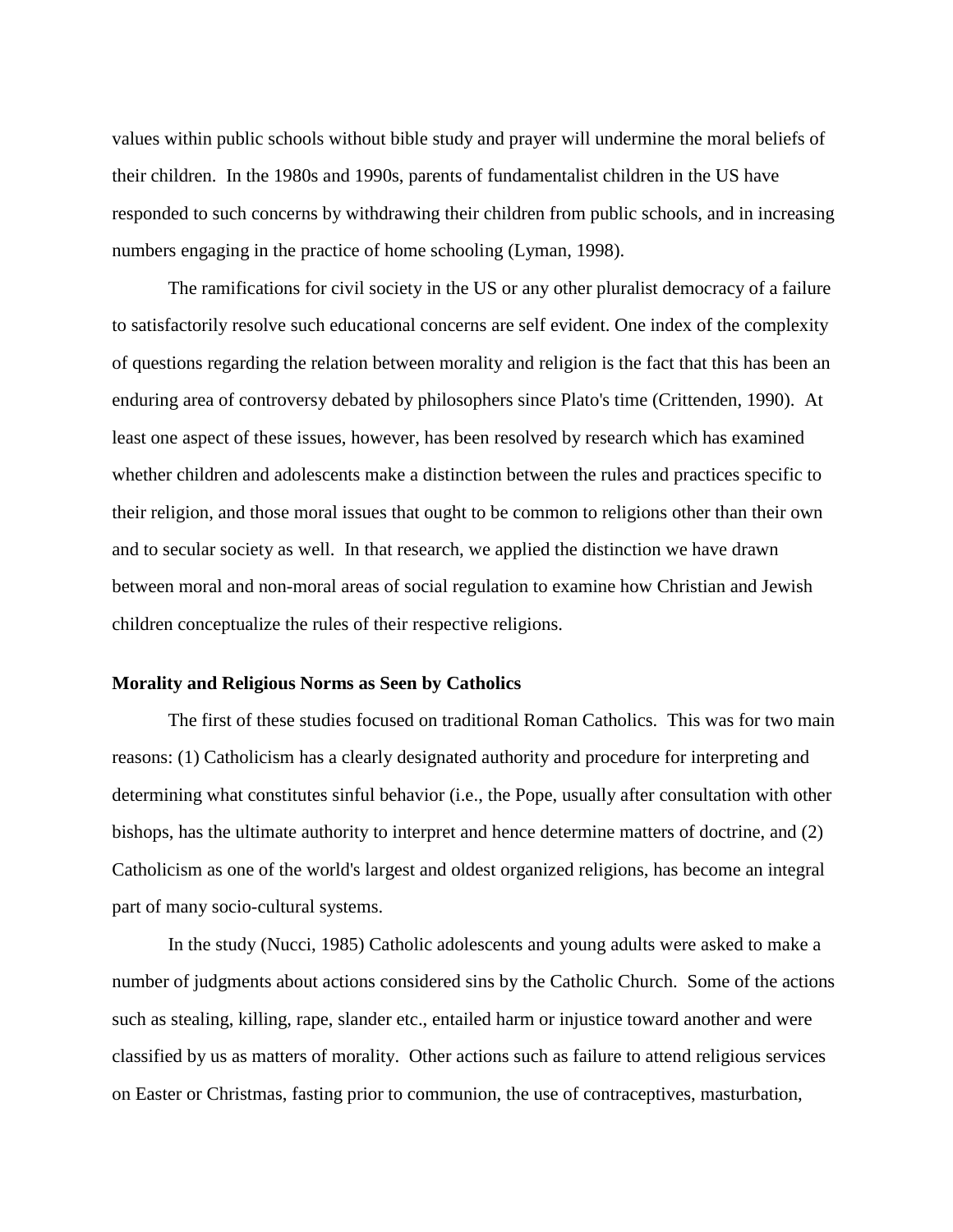premarital sex between consenting adults, divorce, and ordaining women entailed violations of worship patterns or social behavior prescribed by Catholicism as an institution. These actions were classified as nonmoral and akin to matters of social convention. Items were presented in questionnaire form with all items randomized to control for response bias. Items used in the study are listed in Table 1 (one item, homosexuality is not listed since it was the focus of a subsequent study to be discussed in chapter 5). It should be pointed out that nonmoral religious prescriptions are not, strictly speaking, conventions, since they are presumably derived from scripture and are not considered by the devout to be the products of social consensus. With Catholicism this issue is complicated by the existence of Church authorities (i.e., the Pope and the bishops) empowered to determine such issues for members of the Catholic faith. It was still our view that such issues would not be treated as matters of morality by Catholics.

Participants in the study were asked to make three kinds of judgments. First, they were asked to rate the seriousness of each transgression using a four point scale on which  $1 = not$ wrong at all and  $4 = \text{very seriously wrong}$ . The remaining two judgments required subjects to employ criteria for identifying the moral (i.e., prescriptivity, universality) as set out in domain theory. Judgments of the prescriptivity of various actions was evoked by asking (1) whether it would be wrong or all right for the Pope in conjunction with the Bishops to remove the attendant moral and conventional rules, and (2) if it would be wrong or all right for a Catholic to engage in a given behavior once the rule was removed. Judgments of the universality of acts as constituting wrongful behavior were evoked by asking whether it would be all right or wrong for members of another religion to engage in the behavior if the other religion had no rules or standards regarding the acts.

Participants in the study were 100 sophomores attending religion classes at two Chicago catholic high schools and equal numbers of undergraduates attending a Chicago are university. A preliminary set of questions determined that both groups were devout practicing church-goers (92% of the university Catholics and 95.3% of the high school students received communion at least monthly). In addition, nearly all of the participants in both groups adhered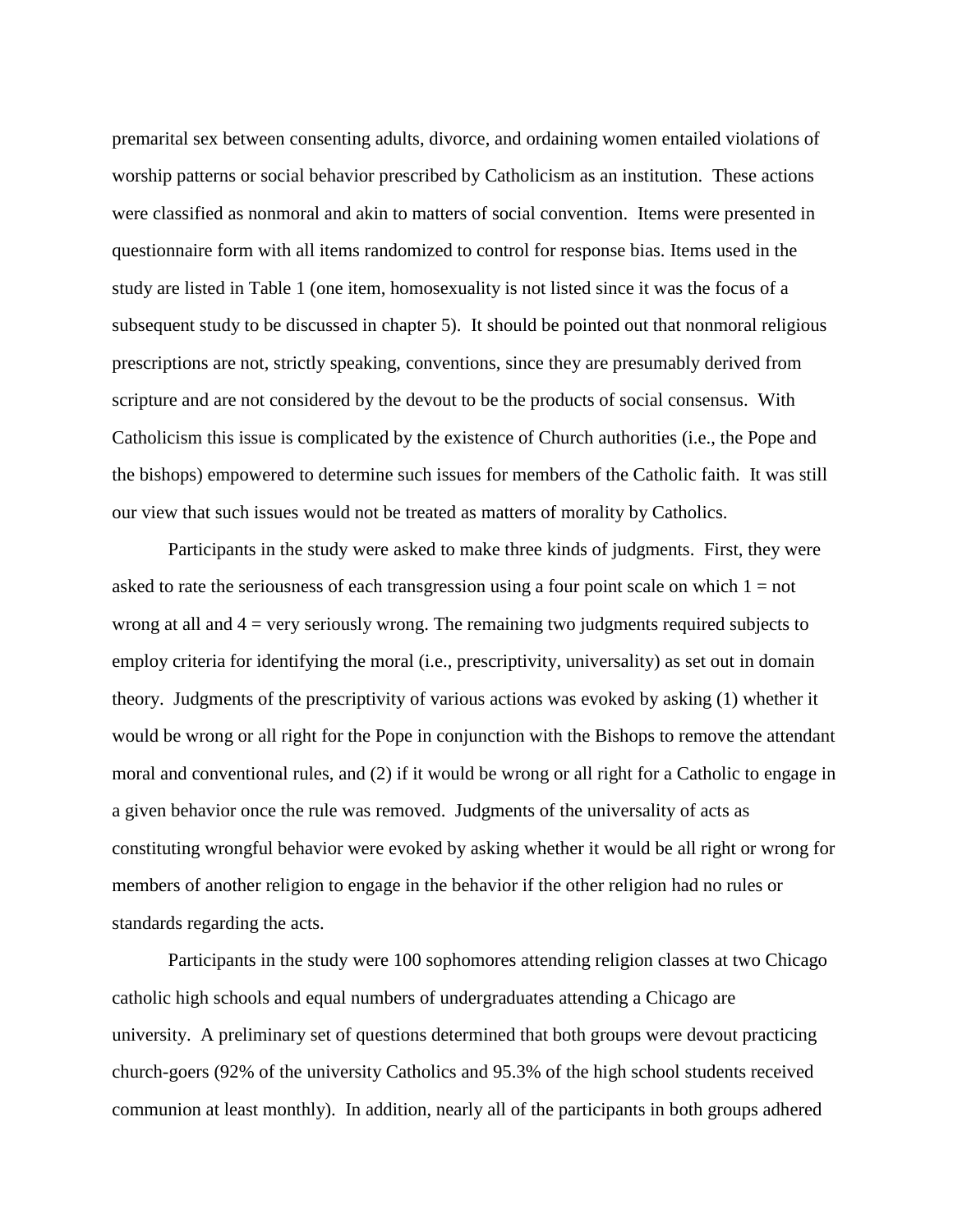to the traditional Catholic beliefs that Mary remained a virgin at the time of Christ's conception, that Christ is God and rose from the dead, and that Peter was the first head of the Church.

With regard to subjects' judgments of the seriousness of transgressions, we found that both the high school and college age Catholics rated the moral transgressions as more serious than violations of catholic conventions. This finding occurred despite the fact that according to Church dogma, engagement in a number of the prohibited conventional behaviors entail the same severe penalty (i.e., damnation) as engagement in the prohibited moral acts. These data are consistent with findings from other research in secular settings indicating that children and adolescents tend to rate moral transgressions as more serious than violations of convention (Tisak & Turiel, 1988), and indicate that the Catholic adolescents and young adults in our study based their judgments of the greater seriousness of moral transgressions on criteria other than the punishments assumed by Catholic dogma. It is our view that these Catholics judged the moral transgressions to be more serious because of the intrinsic effects such actions as hitting, stealing, slander and rape have on the recipient of the act.

Findings for the high school and college age Catholics' responses to questions regarding the removal of Church rules are presented in Table 1. As can be seen in the table, the

Insert Table 1 about here.

 $\overline{a}$ 

 $\overline{a}$ 

overwhelming majority of the participants (on average 91.6% high school, 98% university) viewed it as wrong for Church authorities to remove rules governing moral transgressions such as hitting and stealing. In contrast, on average, less than half of the high school (40.8%) and university (32.7%) Catholics viewed it as wrong for the Pope to remove the Church rules regarding non-moral (conventional) behaviors such as fasting prior to communion, the ordination of women, the use of contraceptives, or engaging in premarital sex. Responses to questions regarding whether or not it would be wrong to engage in the various actions once religious prohibitions were removed essentially paralleled the findings regarding the removal of the rules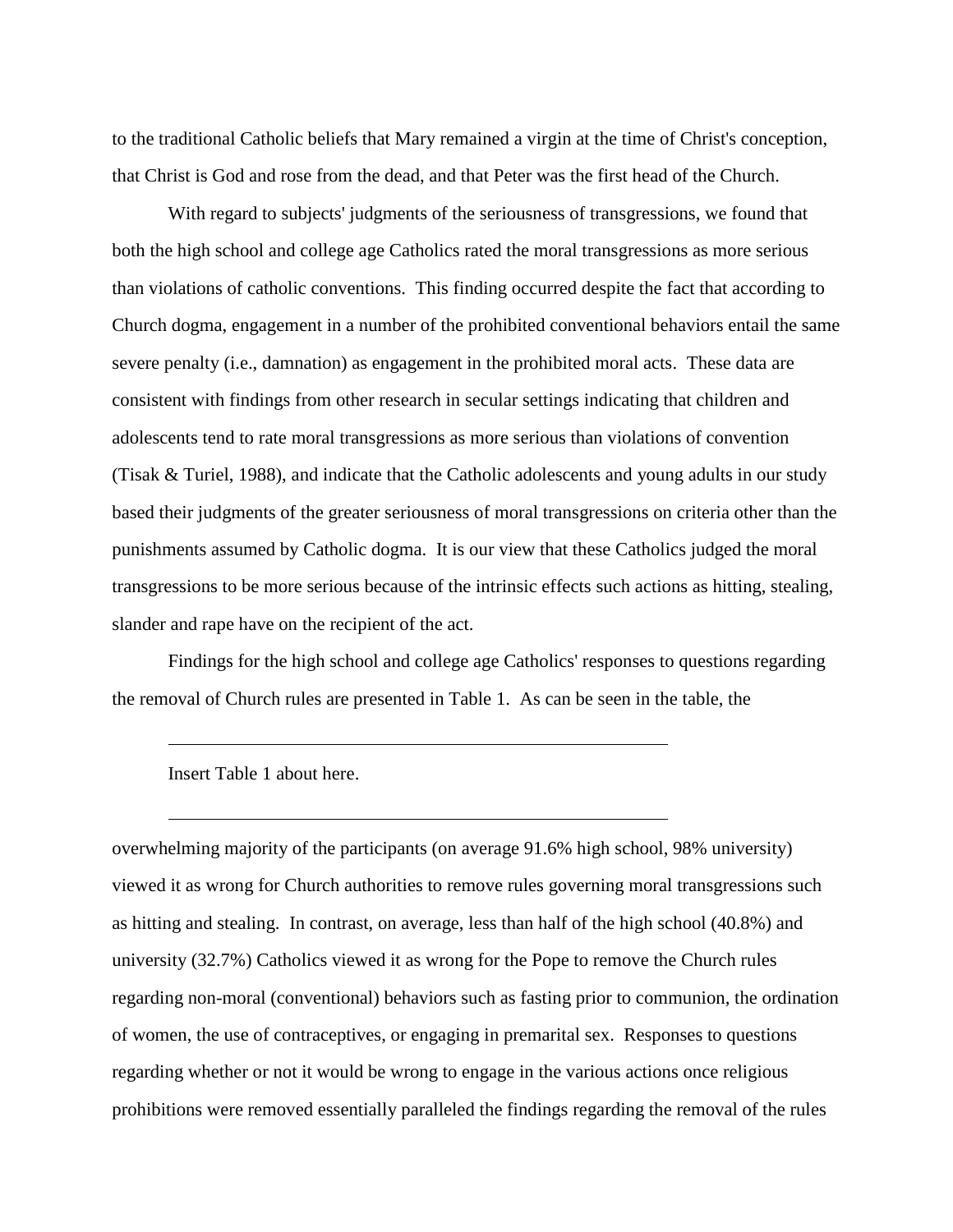themselves. It would appear that to the extent that devout American Catholics grant the Pope and other religious leaders the authority to alter the standards for "good" or "right" Catholic conduct, this authority extends only to actions in the non-moral (conventional) domain. One possible explanation for this finding is that the majority of American Catholics, contrary to Church dogma, do not view the Pope as infallible in matters of faith. Our own data would tend to bear that out. Only 23% of our university sample and 28% of our high school participants adhered to the belief in papal infallibility. These findings are in line with other surveys of American Catholic attitudes dating back to the 1970s (NBC News, 1979). For the remaining quarter of our subjects, who professed a belief in papal infallibility, our findings may reflect an incredulity on their part that the Pope would make the error of removing Church rules governing moral actions. In either case, these results are in line with the view that people may generate ideas about the prescriptivity of moral actions independent of the rules or pronouncements of religious authorities.

With respect to relativity questions (i.e., questions about other religions), we found that Catholics tended to universalize only the moral issues. The findings are also summarized in Table 1. On average 91% of the high school participants and 97% of the university students viewed it as wrong for members of another religion to engage in acts that were moral transgressions (e.g., stealing, harm to another) even if the other religion had no rules regarding the acts. In contrast to moral issues, less than half of the Catholics (on average 33.8% high school, 18.2% university) were willing to universalize Catholic conventions and treat as wrong engagement in such conventional actions by members of religions which do not regulate those behaviors. The tendency of the participants in the study to acknowledge the relativism of their Church's conventions is highlighted by findings that the percentages of participants viewing acts as wrong for members of another religion was significantly less than the percentages of participants who viewed it as wrong for Catholics themselves to engage in the behaviors if the Pope removed the governing rules. In sum, these findings indicate that Catholics distinguish between Church conventions, which serve to organize and regulate the behaviors of persons who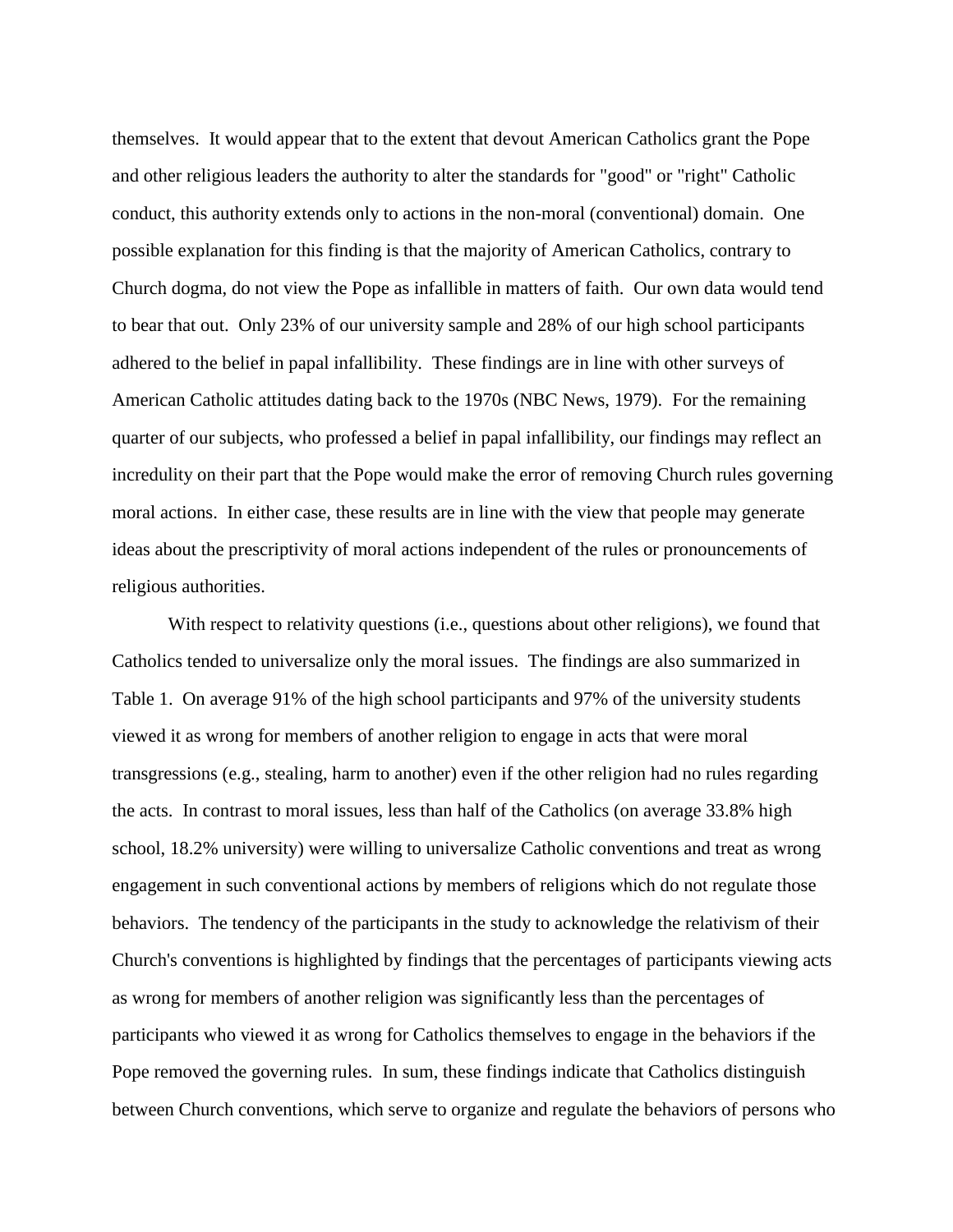define themselves as Catholics, and those moral acts which have an intrinsic effect upon the rights and well-being of others, Catholic and non-Catholic alike.

Our study of Catholics provided very strong support for our hypotheses regarding morality and religion. It must be said, however, that Catholicism, because of its organizational structure seems ideally suited for the type of question we posed. Catholics, particularly since Vatican II, have become accustomed to the notion that Church regulations may be altered by the hierarchy, and therefore relative to the historical period. As our research has shown, Catholics extend this relativity only to Church regulations that refer to matters of convention. Nonetheless, one might ask whether members of fundamentalist or orthodox groups, which eschew the notion of a temporal Church hierarchy and presumably derive their rules directly from scripture, would react in a similar fashion when asked about the alterability or universality of their religious conventions. To address these issues we conducted subsequent studies with Amish-Mennonite and Dutch Reform Calvinist Christian, and Conservative and Orthodox Jewish children and adolescents.

## **Morality and Religious Norms as Seen by Fundamentalist Christians and Jews**

The findings I will be discussing came from several different studies (Nucci, 1985; Nucci & Turiel, 1993). The results from these studies, however, present a fairly consistent picture, and so to keep from being repetitive, I will talk about them together. We modified our methods from the study with Catholics, and employed extensive interviews rather than questionnaires. This allowed us to get a better sense of the reasons children had for the responses they gave to individual questions. Before I get into the details of our methods, let me say something about the backgrounds of the children and adolescents who participated in the research.

**Christian participants**. The Christian children who participated in the research were conservative Mennonites from a rural area of Indiana and a subgroup of Amish-Mennonite children from the same area. The Mennonites constitute a religious denomination within the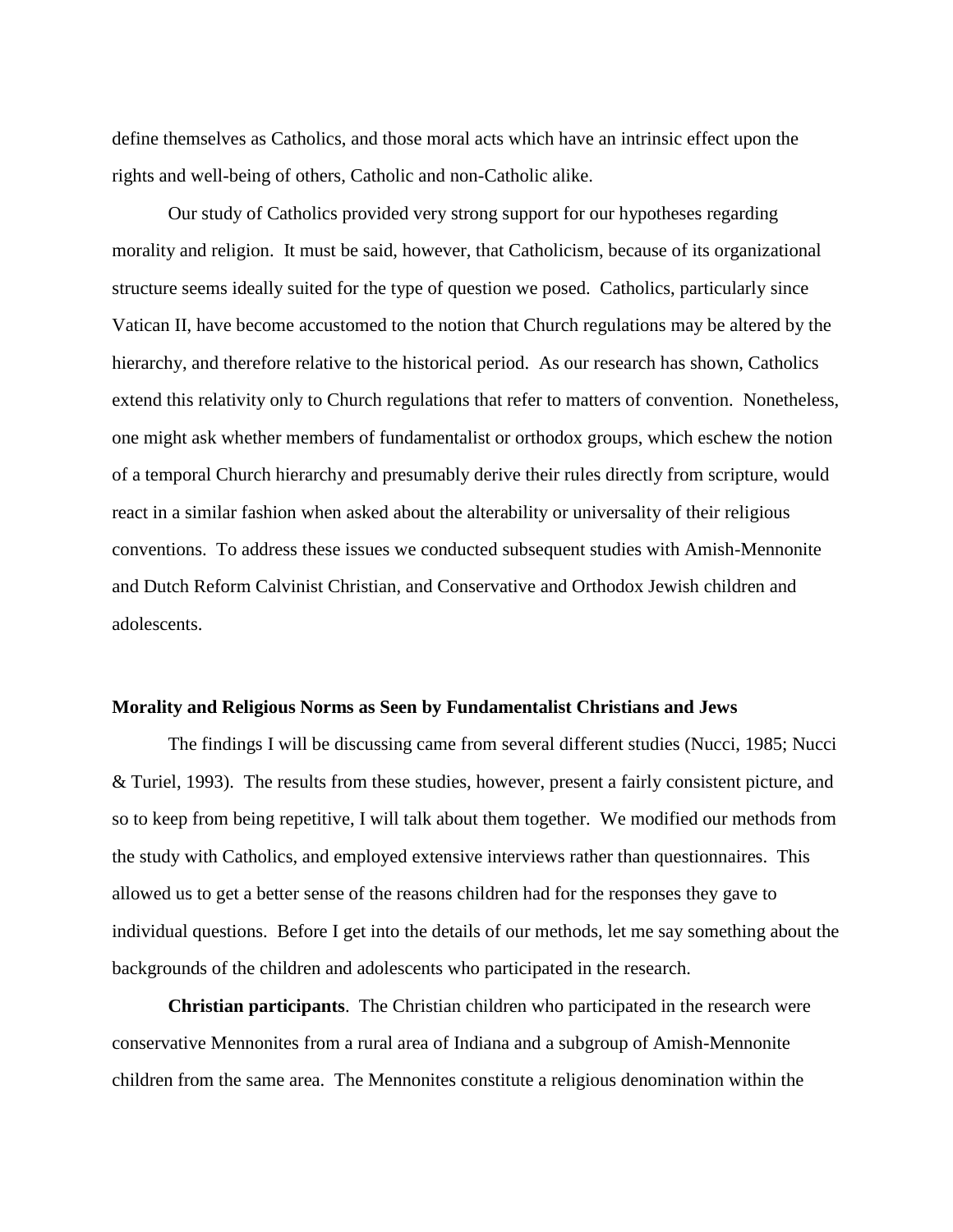larger Anabaptist community which had its origins in the Swiss reformation. Historically, the Amish are an off-shoot of the Mennonite community which itself has branches that are relatively "liberal" in comparison with the group that participated in our study. Within the particular Indiana locale where we conducted our research, the Amish and Conservative Mennonites shared the same parochial school overseen by congregational pastors and administered by an Amish principal. The beliefs and life-style of the Conservative Mennonites and Amish in this population were essentially the same with very minor differences in the dress of women within each group. The group as a whole is distinguished by their isolation from much of contemporary society and their rejection of most aspects of modern technology. With regard to the latter, the life-style of this population was a bit less restrictive than the lifestyle adopted by their relatives in Pennsylvania (e. g., families within this community were permitted to own cars, most homes had electricity, and the school was very proud of its one Apple computer). These accommodations to modernity were justified as serving the ability of the community to effectively conduct their work. As explained by the Amish school principal, the group remained committed, despite these accommodations, to serving as a witness to Christ by remaining outside the mainstream of American customs and maintaining themselves as a "queer people." One of the children humorously quipped to me regarding their lifestyle, "If you think we're weird you ought to go to Pennsylvania." Among the beliefs and practices held by these children and their families were a number common to other Anabaptist groups such as the rejection of infant baptism and papal authority. In addition they adhered to a prohibition against radio or television in the home, and a prescribed plain mode of dress, the latter being more marked among the women than the men. Women, for example, were all required to wear a prescribed head covering following baptism, and were prohibited from wearing trousers. In most cases the girls in the study wore solid color calf-length homemade dresses patterned after those of their 17th century ancestors. A total of 64 Amish/Mennonite children participated in the study. Half of the children were girls and half boys distributed across four age-groups (10 to 11, 12 to 13, 14 to 15, and 16 to 17 years of age).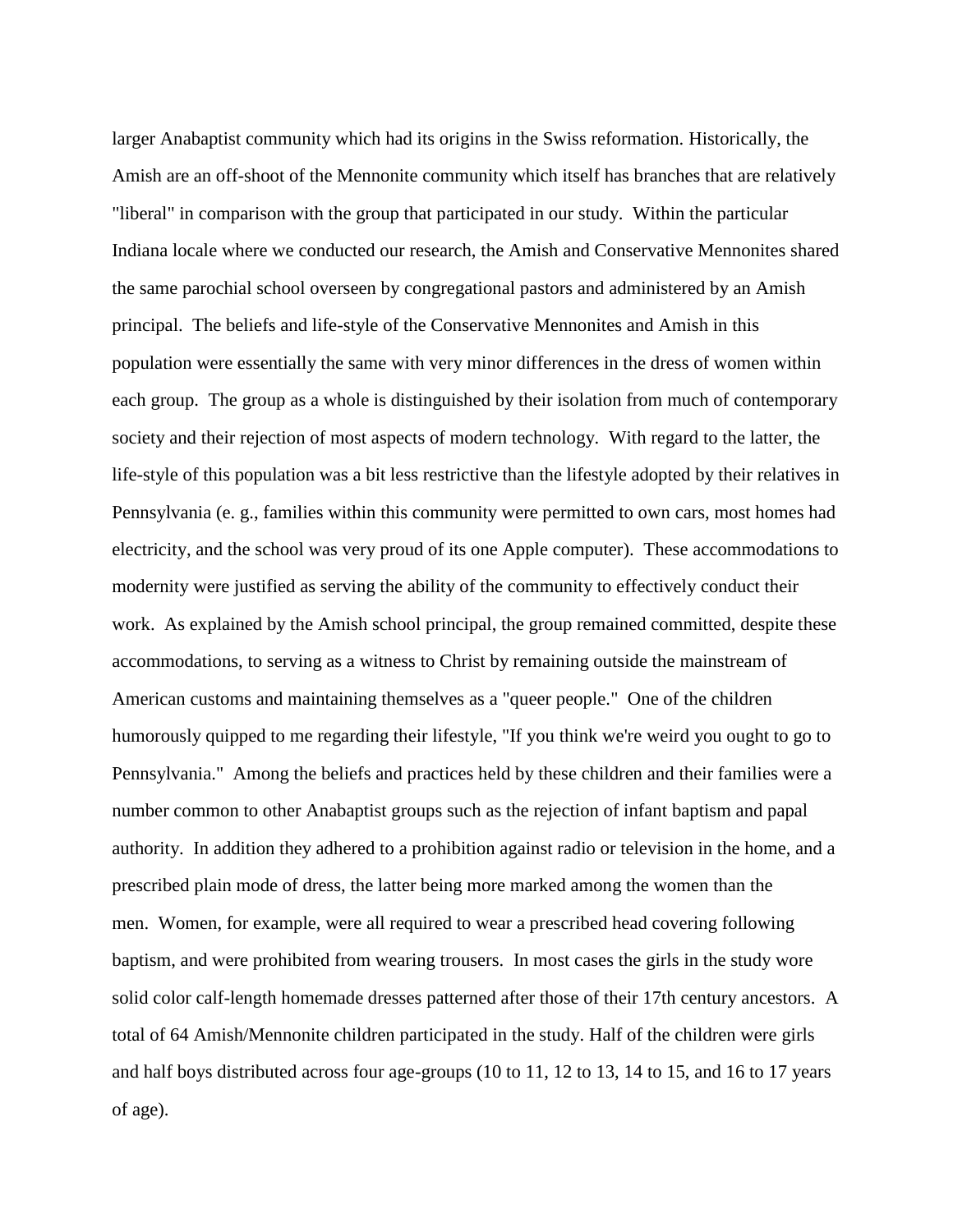**Jewish participants**. To expand our investigation within the Judeo-Christian tradition we followed our study with the Amish/Mennonites with one focusing on Jewish children. Two groups of Jewish children from the Chicago metropolitan area participated in our interviews. The first group was 64 Conservative Jewish children with equal numbers of boys and girls at ages 10 to 11, 12 to 13, 14 to 15, and 16 to 17 years. These children (and their families) were all active members of Conservative synagogues and attended parochial private religious schools. The second group was 32 Orthodox Jewish children with equal numbers of boys and girls at ages 14 to 15, and 16 to 17 years. The Orthodox children attended an Orthodox Jewish academy (high school) and followed Jewish dietary laws, dress customs, and holiday rituals. Many of the Conservative children followed these same practices, but with less consistency than the Orthodox. For example, the Orthodox boys wore head coverings at all times, while most of the Conservative boys wore theirs only at school or during prayer. In addition, the Conservative children tended to observe few of the dietary laws (such as prohibitions against eating pork) prescribed by Orthodox Judaism, and came from homes that purchased foods from non-Kosher producers. We chose to interview children from these two groups because they were representative of the two branches of traditional Judaism. None of the Orthodox children, for example, was part of a fundamentalist sect such as the Hassidic.

The schism between the Orthodox and Conservatives had its historical origins in the Enlightenment as a response to Spinoza's critiques of traditional Judaic teachings. The Orthodox rejected Spinoza and the Enlightenment out of hand. Others, however, were deeply influenced by Spinoza, and later Hegel, to formulate the philosophy of the reform movement. The Conservatives took a middle position between the Reform movement and the Orthodox. Like the Reform movement, they accepted that aspects of Jewish scripture were to be understood as historical products, rather than solely a record of divine revelation. Like the Orthodox, however, they found the Reform movement's rejection of traditional ritual unacceptable. The Conservatives view rituals and religious norms as fundamental connections to historical Jewish experience (Borowitz, 1968).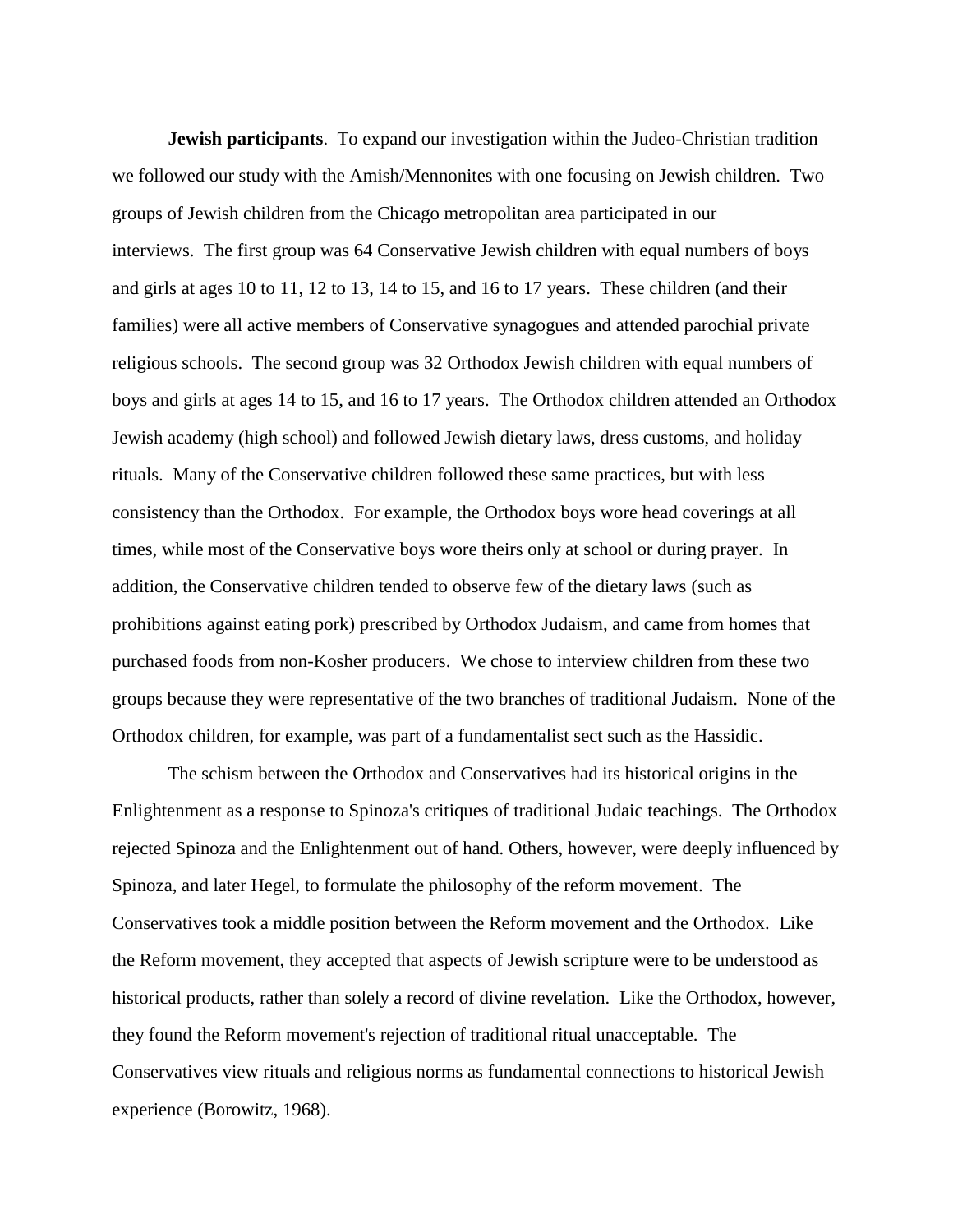**The interview**. Each of the Christian and Jewish children was individually interviewed for approximately 90 minutes (spread over several sessions) regarding his or her conceptions of moral and nonmoral religious prescriptions. Amish/Mennonite children were asked about four moral issues (stealing, hitting, slander, damaging another's personal property) and seven nonmoral religious issues (day of worship, work on the Sabbath, baptism, women wearing head coverings, women preaching, interfaith marriage, premarital sex between consenting adults). The premarital sex questions were only asked of children 14 years-of-age and older. The interview used with Jewish children included the same moral issues (stealing, hitting, slander, and damage to personal property) that were used with the Amish/Mennonites. The nonmoral religious issues discussed with Jewish children matched those we had used with the Christians, but modified to make them appropriate for Jewish subjects. The nonmoral issues were: day of worship, work on the Sabbath, men wearing head coverings, male circumcision, women reading from the Torah, interfaith marriage, maintaining Kosher dietary laws, and premarital sex between consenting adults. Three issues (dietary laws, interfaith marriage, and premarital sex between consenting adults) were presented only to children above the age of thirteen. Interviews for both sets of children asked three main sets of questions. Each question set was designed to generate a specific criterion judgment and corresponding justification. The first dealt with the alterability of religious rules. The children were asked, "Suppose all the members of the congregation and the Ministers(Rabbis) agreed to [alter/eliminate] the rule about [the act], would it be wrong or all right for them to do that?" "Why/why not?" The second question dealt with the children's views of the universality of the status of the acts as transgressions. The issue here was not whether children believed that an act was universally considered to be wrong, but whether in their minds the acts *should* be considered wrong. Children were asked, "Suppose that in another religion they don't have a rule about [the act], would it be wrong or all right for them to [engage in the act] in that case?" "Why/why not?" Since the groups in these studies, unlike the Catholics in our initial research, do not acknowledge a final earthly authority (i.e., the pope and bishops) over scriptural interpretation,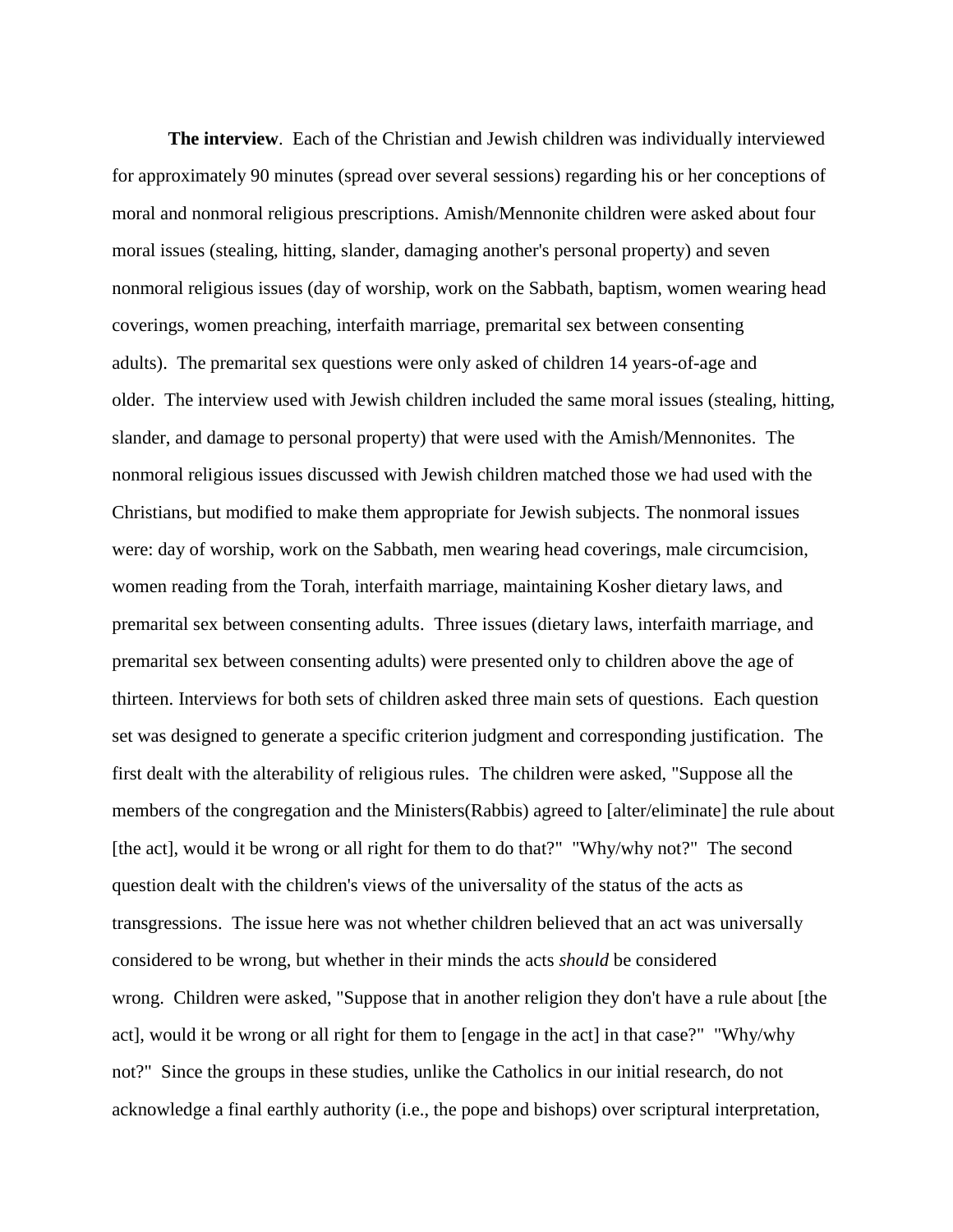we included a third set of questions aimed at determining whether the status of acts as transgressions was contingent on God's word as recorded in scripture. Each child was asked: "Suppose Jesus[God] had not given us a law about the act, the Bible [Torah] didn't say anything one way or another about [the act]. Would it be wrong or all right for a Christian [Jew] to do [the act] in that case?" "Why/why not?"

**Interview outcomes**. Let us begin discussion of the results of those interviews by considering the findings presented on Table 2 regarding children's (alterability) judgments of whether it would be wrong or all right for religious authorities to remove or alter the rules governing various actions. As shown in the table, all three groups of children consistently stated that it would be wrong for the authorities or the collective membership of the congregation to remove rules prohibiting actions in the moral domain.

Insert Table 2 about here.

 $\overline{a}$ 

 $\overline{a}$ 

These findings are in line with what we would predict on the basis of domain theory, and are consistent with what we found with Catholics. The children's responses to the same question with respect to what we had considered nonmoral issues, however, were not consistent with a distinction between morality and nonmoral issues, and were clearly different from the pattern of answers provided by Catholics. For example, nearly as many Amish/Mennonite children said it would be wrong for religious authorities or the congregation to alter the prohibition against work on Sunday as said it would be wrong to remove the rules against moral transgressions such as hitting and hurting others or damaging another's personal property. Orthodox Jewish children were even more reluctant than the Amish/Mennonites or Conservative Jews to grant their religious authorities power to alter or remove nonmoral religious rules. There was no statistical difference between the overall percentages of alterability judgments Orthodox Jewish children made of moral and nonmoral issues.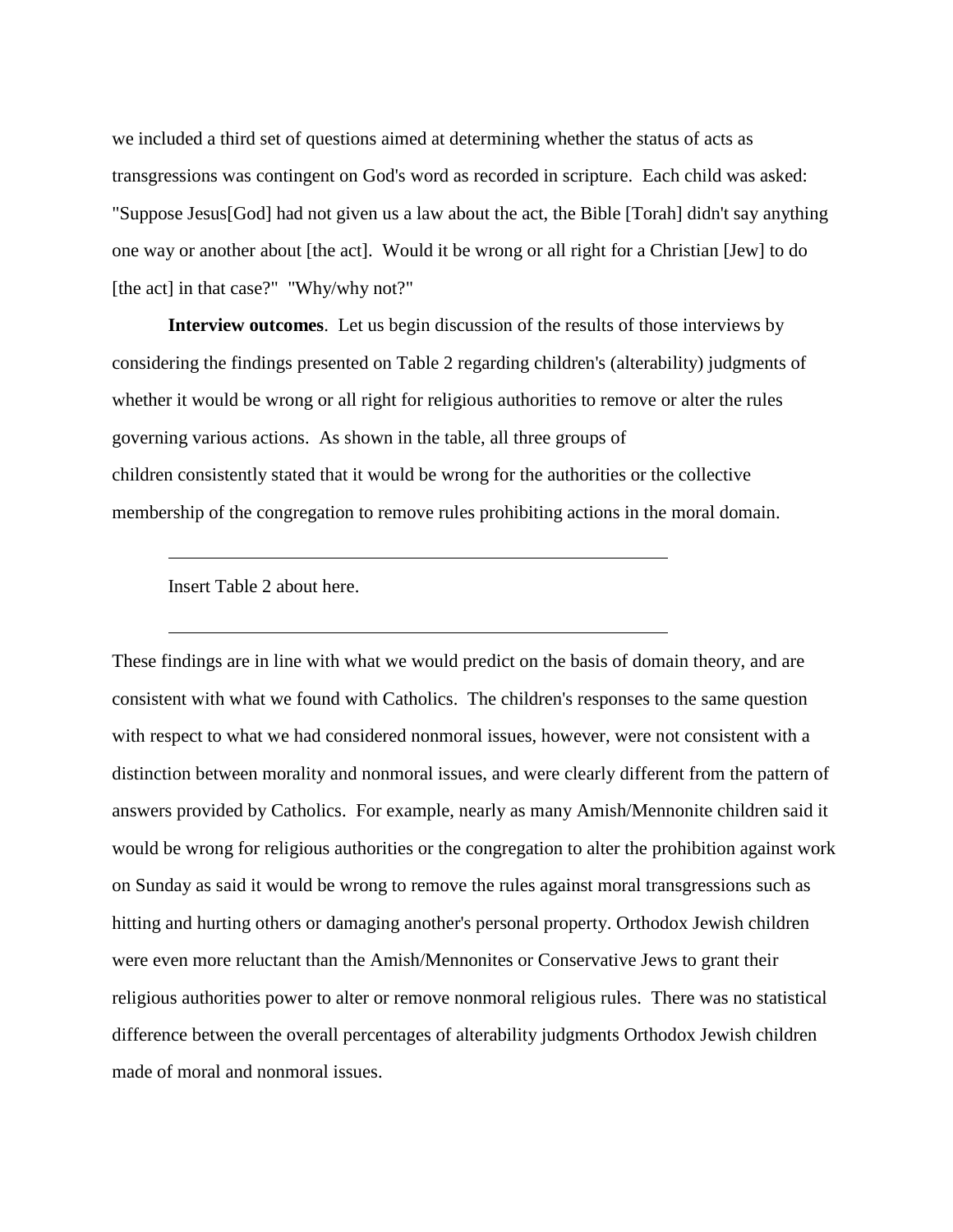These outcomes appear to embody the assumptions shared by fundamentalist Christians and Conservative or Orthodox Jews that religious norms are established through scripture rather than earthly authority. For the Amish, this is consistent with their historical rejection of papal authority, and their reliance on literal interpretations of the Bible for guidance in their daily lives. The justifications children from each of these three denominations provided in explaining their judgments about the nonmoral issues tended to bear that out. The most common reason given for objecting to the notion of religious authorities altering such rules was that the rules were a part of "God's law." In the case of the Amish/Mennonites, and Orthodox this justification was given 80 percent of the time in support of judgments that it would be wrong to alter such rules.

Looking at the complete set of justifications, however, indicated to us that a "revealed truth" orientation was not all that was operating in the alterability judgments of these Christian and Jewish children. Between 30 and 40 percent of the justifications Jewish children gave for their judgments regarding the alterability of nonmoral religious norms focused on the organizational, historical, or symbolic functions such norms provided in terms of structuring the religion as a social system. In the case of Amish/Mennonites and Conservative Jews, such reasons were generally given in support of the notion that religious authorities could in fact alter or remove some religious rules. However, such judgments were also offered in support of the notion that it would be wrong to change existing rules. This was particularly the case with Jewish children who were keen on the notion of maintaining such rules to sustain links with the past. With respect to moral issues, it was apparent that children had reasons beyond "God's law" to object to alterations in the governing rules. Approximately 40 percent of the justifications provided by Amish/Mennonites and 75 percent of the justifications provided by Jewish children for objecting to alterations in the rules governing moral actions focused on the intrinsic features of the acts as hurtful or unjust.

If we turn from the alterability results to consideration of our findings with respect to the children's responses to generalizabilty questions, we find an increased differentiation between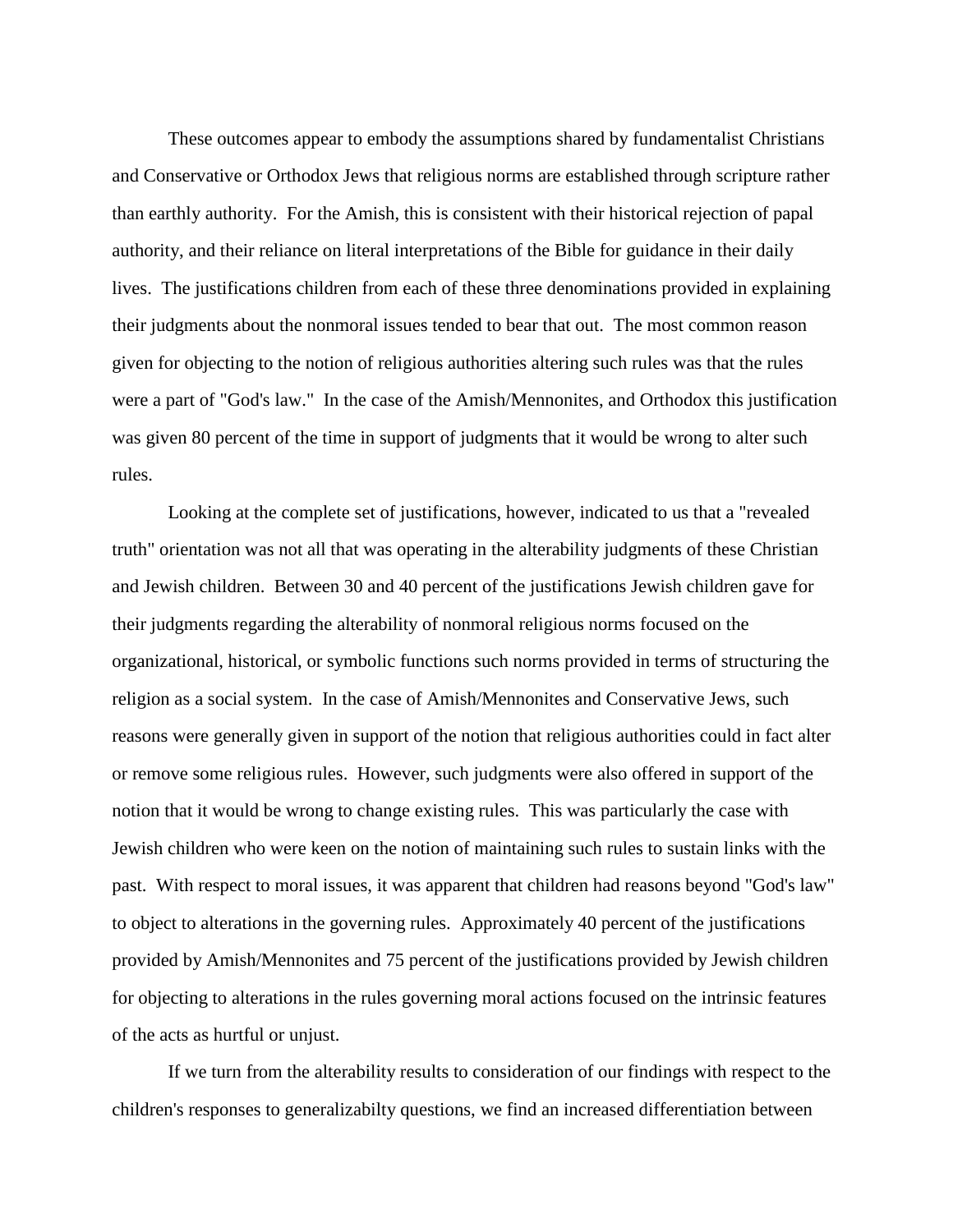moral and nonmoral issues. As can be seen in Table 2, actions that entail moral transgressions were judged by over 90 percent of the children to be wrong even for members of another religion which had no rules governing the acts. There were no denominational differences in these findings; Christians and Jews treated these issues in the same way. In contrast, far fewer children from any of the three denominations we examined responded that it would be wrong for members of another religion to engage in actions we had identified as nonmoral, if the other religion had no rules governing the acts. It would appear then that, as with the case with Catholics, the Amish/Mennonite and Jewish children we interviewed universalized moral issues, but viewed as relative to their religious prescriptions many nonmoral actions. There were denominational differences associated with these judgments with the Amish somewhat more willing than Jewish children to universalize the nonmoral rules of their religion, and Orthodox Jews to be more willing to universalize Jewish norms than were Conservative Jews. This observed difference between Christians and Jews is not surprising given the proselytizing nature of Christianity sustained by the belief that Christ came to save mankind and that each Christian should serve as a witness to this and spread the "good news." While both Judaism and Christianity contain natural law perspectives within their religious traditions that would support generalizing moral rules, Jews make an explicit differentiation between moral laws that any human being should be able to construct from direct experience, and those rules that can only be known through God. The latter set of rules are thought to constitute a special set of obligations for Jews. In effect, one can be a good person without being Jewish, but one cannot be a good Jew without adhering to this second (nonmoral) set of rules (Danon, 1972).

The justifications children provided across the denominations help to explain their generalizability judgments. Across denominations, there was a tendency for children to contextualize nonmoral religious rules as relative to particular religious systems. This is somewhat surprising with respect to the Amish/Mennonites given the "God's law" justification provided for their alterability judgments, and the requirement to bear witness to Christ as mentioned above. The Amish, however, bear witness in a much less intrusive way than is done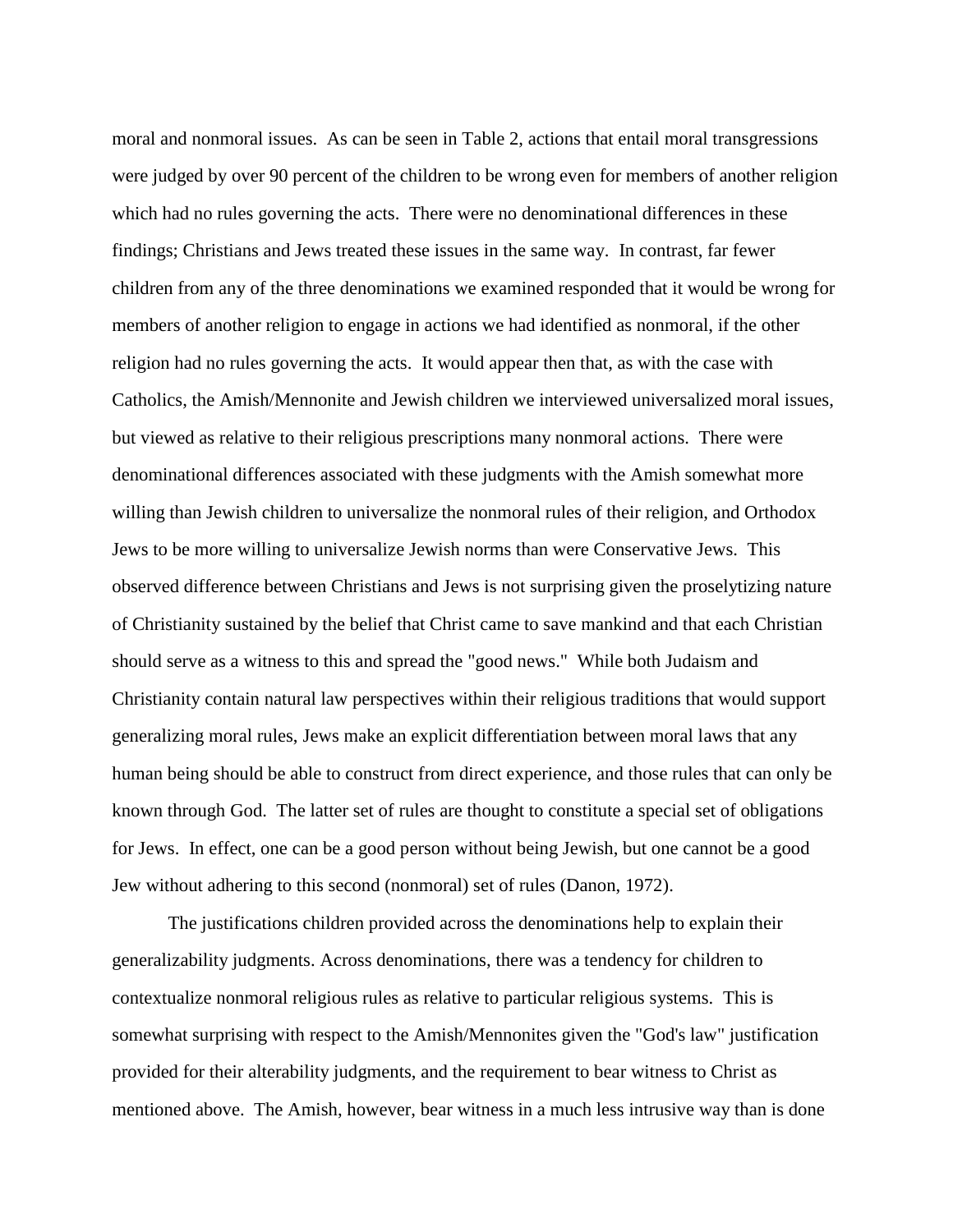by many other Christian sects. It is through their lifestyle itself that they bear witness. Through their distinctiveness, they hope to draw attention to the Christian gospel, as well as protect themselves from the temptations of the "world." The reasons provided by Amish/Mennonite children for not generalizing their nonmoral rules include an assumption that such rules are subject to interpretation, and that members of other religions might simply be ignorant of God's law. Both justifications are concordant with two other values held by this denomination: (1) one should not sit in judgment of others, and (2) one can make a distinction between those who are "saved" (chosen) and those who are not. Thus the ignorant may be excused and the deviant tolerated, but they are nonetheless not part of the community (i.e., Mennonites) closest to God. In this latter attitude, the Amish/Mennonites and the Jewish children we studied would seem to be of similar minds. What is interesting in this context is that in contrast to the relative tolerance shown regarding nonmoral issues, the Amish/Mennonite, Conservative and Orthodox Jews we interviewed, like the Catholics in our questionnaire study, viewed it as wrong for members of other religions to engage in actions (e.g., slander) constituting transgressions in the moral domain. Instead of evoking God's law as a basis for such judgments, the majority of our Amish/Mennonite and Jewish subjects were expecting even the non believer to view such actions as wrong because of their intrinsic effects upon the rights and welfare of others.

The last set of questions in this part of the interview was intended to examine directly whether or not the children viewed morality as dependent on God's word. Children's responses to the "God's word" questions are summarized in Table 2. As can be seen in the table, few children at any age and of any denomination felt it would be wrong to engage in any of the nonmoral behaviors if God (as indicated in scripture) had not provided any prescription or statement governing the act. These judgments were mirrored in the justifications they provided. In nearly all cases the children explained that such actions would be all right essentially because there was no longer any law from God regulating the acts. The only exceptions to this predominant trend were in relation to sexual and gender based issues in which some prudential (personal safety/risk) and natural order justifications (e.g., women are not suited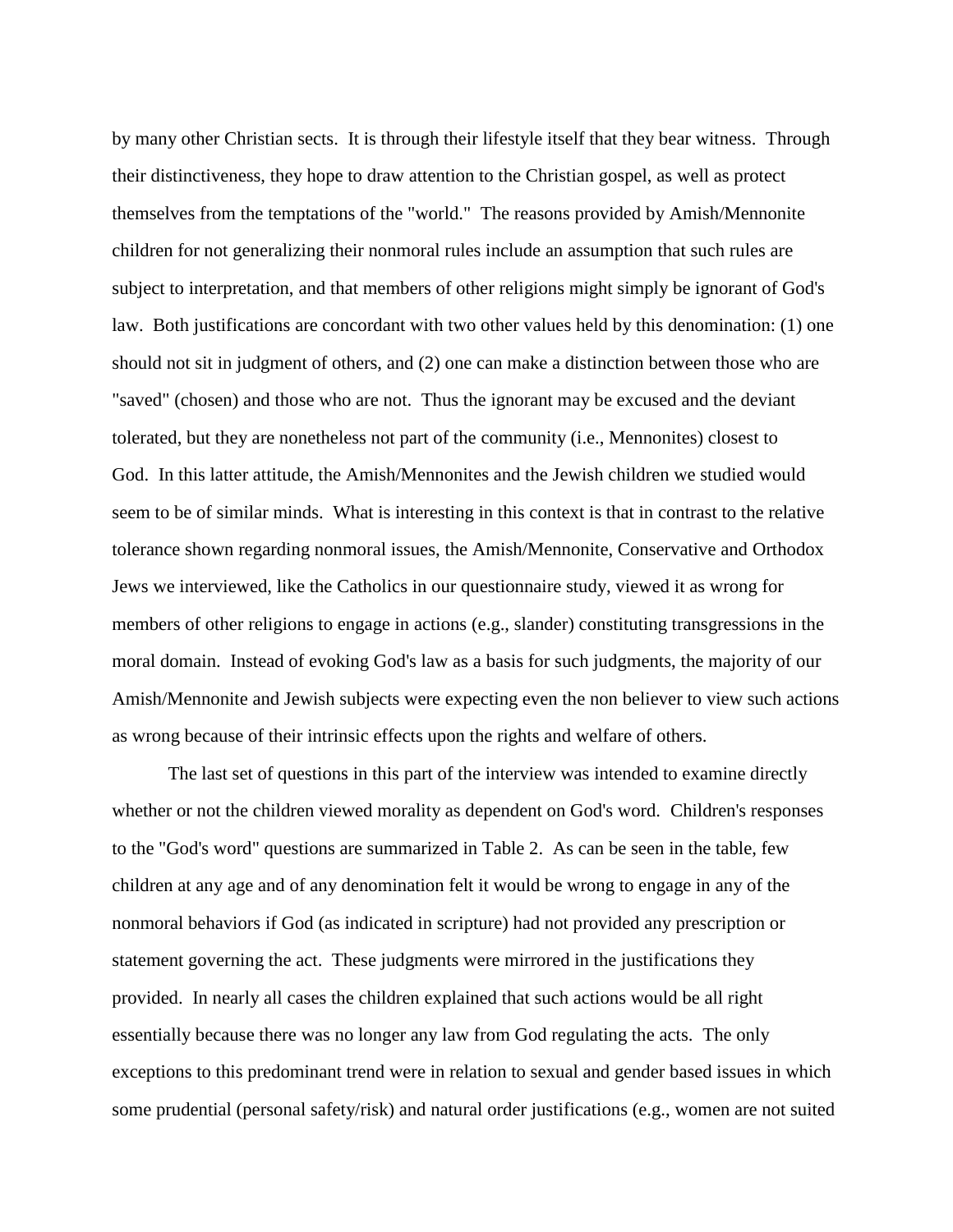by nature to lead a congregation) were provided. Prudence and natural order reasons were also offered by some Orthodox children as a basis for maintaining Kosher dietary laws.

In contrast, between 80 and 100 percent of children across denominations stated that engagement in any of the acts entailing a moral transgression would continue to be wrong even if there were no biblical prescription or statement by God concerning the act. The justifications children provided in support of such judgments all dealt with the intrinsic features of the acts as hurtful or unjust. This last set of findings suggests that even for deeply religious children from fundamentalist or orthodox backgrounds, morality stems from criteria independent of God's word.

The following excerpts (edited for length) from our interviews with Amish/Conservative Mennonite, Conservative and Orthodox Jewish children illustrate the thinking of these children regarding the relationship between religious prescription and the regulation of moral and nonmoral(conventional) behavior. The first is from an interview with an 11-year-old Amish boy, Sam (a pseudonym). The first portion of the interview deals with the Amish convention that women wear head coverings. The Biblical source of this convention is Paul's letter to the Corinthians (I:11). The boy's responses are given in the context of a story which tells of a Conservative Mennonite girl who attends a local public junior high school where none of the other girls wears a head covering. In order not to be different, the Mennonite girl, Mary, decides not to wear her head covering to school.

The second excerpt presents this same child's responses to questions regarding a moral issue, stealing. The excerpts are as follows:

SAM, Conservative Mennonite boy (11 years, 11 months) *Religious Convention: Women wearing head coverings.*

**I**: Was Mary right or wrong not to wear a head covering at school?

**S**: Wrong, because the Bible says you should, the women should have their hair long and have it covered with a covering and the men should have their hair short.

**I**: Do you think it really matters whether or not a Mennonite girl wears a head covering?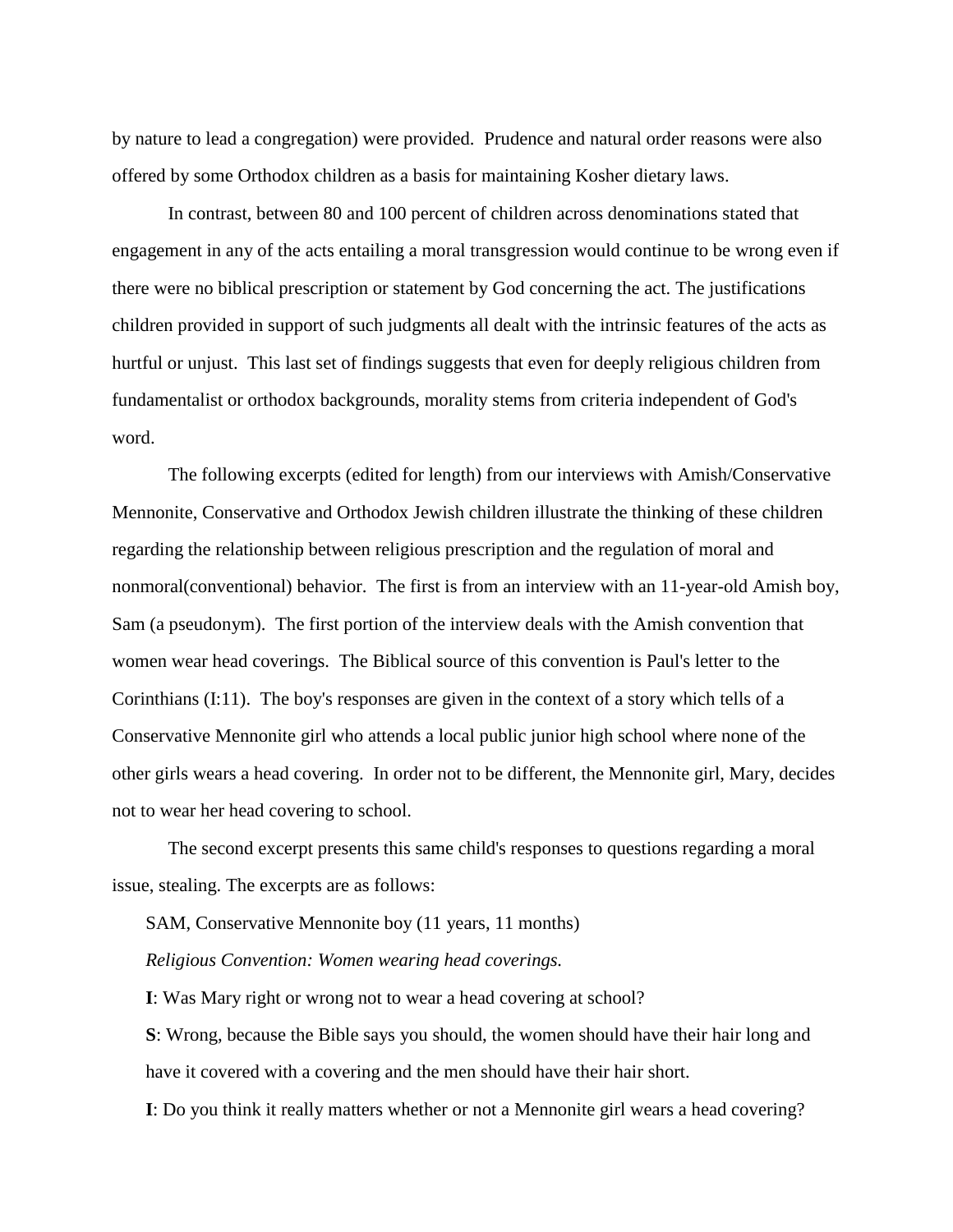**S**: It depends on if you are baptized or not. If you are baptized, you should.

**I**: How come?

**S**: Because that's the way God wants it.

**I**: Can that rule about head coverings be changed?

**S**: Yes, I suppose it could.

**I**: Would it be all right for the ministers to remove the rule about women wearing head coverings?

**S**: No.

**I**: Why not?

**S**: Because God said that's how he wants it, and that's how he wants it.

**I**: If the ministers did remove the rule about head coverings, then would it be all right for girls not to wear the head coverings?

**S**: If they were obeying the minister and not God, it would be, but if they were obeying God and not the ministers, then it wouldn't.

**I**: Suppose it wasn't written in the Bible that women are supposed to wear head coverings, God hadn't said anything about head coverings one way or the other. Would it be all right for women not to wear head coverings then?

**S**: Yeah, it would be okay then, because if God didn't say so, it wouldn't matter.

**I**: The other girls at Mary's school belong to religions that don't have the rule about head

coverings. Is it okay that those religions don't have the rule?

**S**: It's all right if that's the way their church is believes.

**I**: Well, then is it okay for those girls not to wear head coverings?

**S**: Yeah.

**I**: Why is it okay for them but not for Mary?

**S**: Because she goes to a Mennonite Christian Church, she should obey the Mennonite Christian laws.

**I**: Could a woman still be a good Christian and not wear a head covering?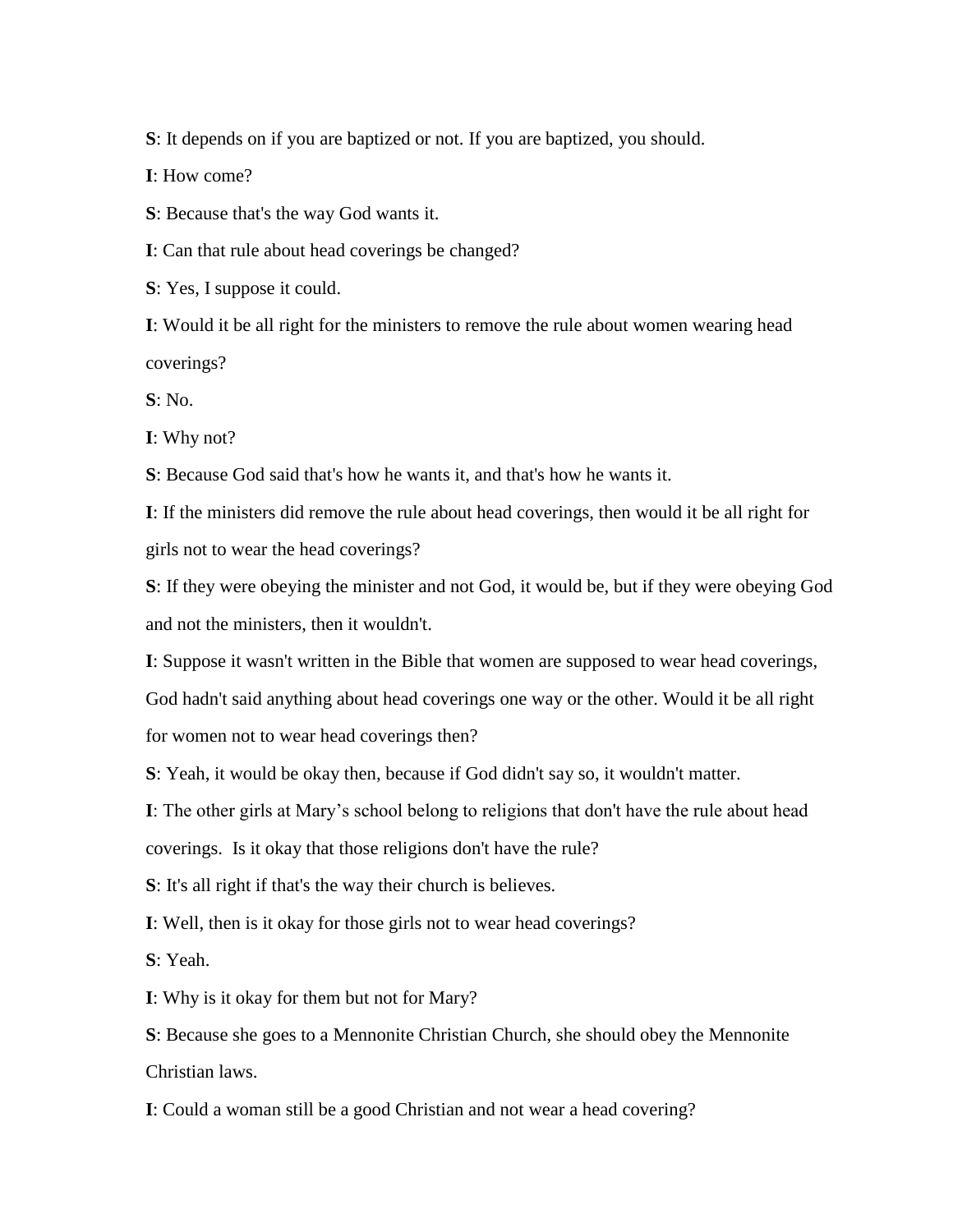**S**: It depends on her, it depends on if she is really a good Christian and has accepted Christ. **I**: Well, then, why wear a head covering?

**S**: Because if you are around people more often, like if one person doesn't have one and the other one does and they are both good Christians, and they are both walking and a guy comes up and says, man, I can tell which one's a Christian out of them. This one over here has a covering and I can tell she is, but over here I don't know for sure because she doesn't wear one. I would have to do some questioning before I know for sure.

### *Moral Issue: Stealing*

**I**: Is it okay to steal?

**S**: No.

**I**: Why not?

**S**: Because that is one of the Ten Commandments that God put in the law and gave to Moses and he expects us to obey these laws and if we don't obey these laws, we can know for sure that we will not go to heaven, we will absolutely go to hell.

**I**: What's wrong with stealing?

**S**: Having something that does not belong to us and taking it from someone else, it would just irritate you. Like, one time my sister stole my radio batteries. I didn't know that they were and then I found out that she had them in her tape recorder and I thought that these were the exact ones so I took them back. Actually, she had them in her drawer and she saw these were missing so she came back four hours later while I was in bed sleeping and she just grabbed them right out of there and put mine back in. By this time, she had worn mine down and they weren't working so I thought for sure that she had just wore hers out and so I went and stole mine back which were really hers. My conscience just bothered me until I returned them and took the other ones and I found out that these were the correct ones to be having anyway.

**I**: Should the rule about stealing be followed?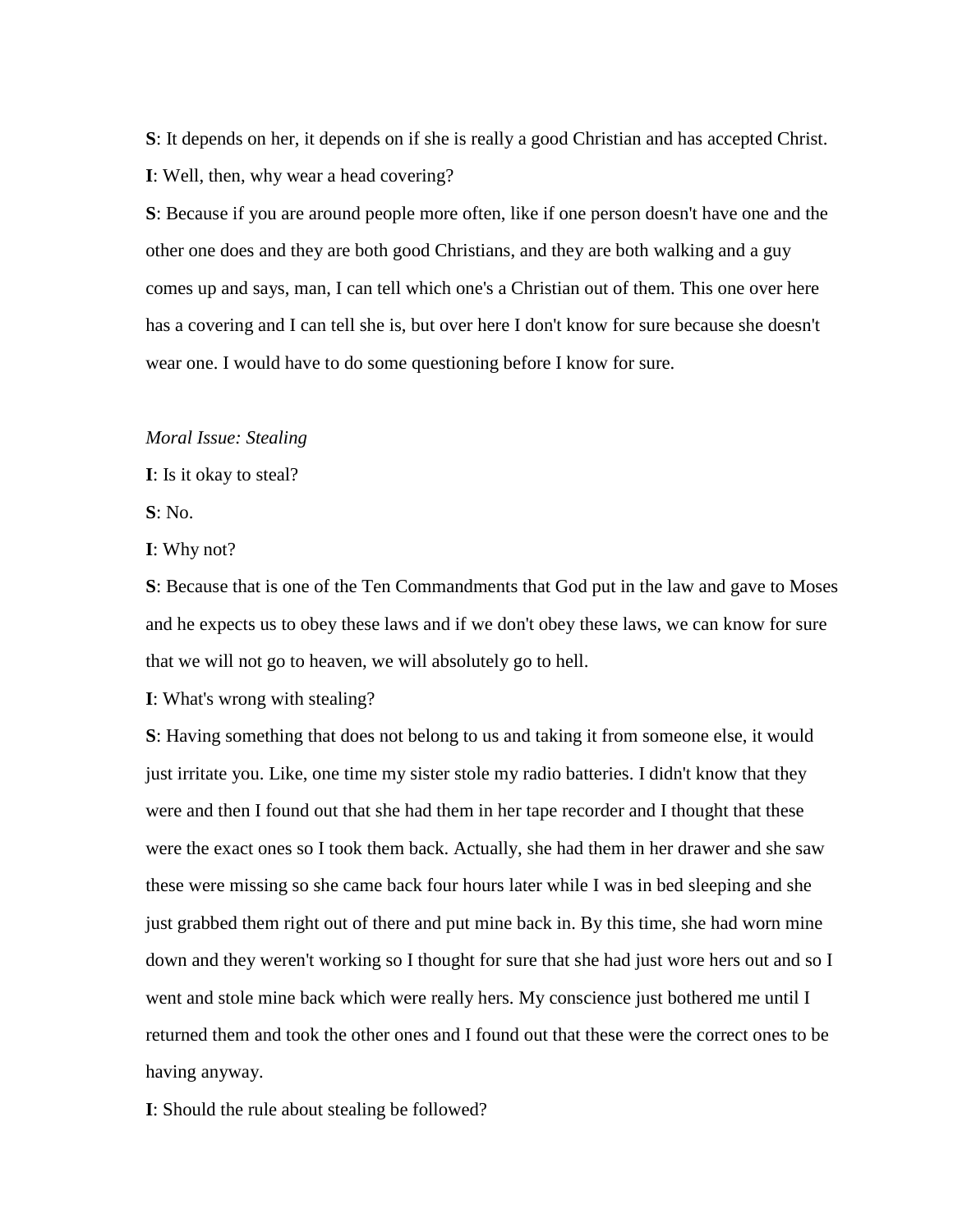**S**: Yes, or else we will go to hell. And all of those will know, and those who are on earth already know that hell is a bad place. There's fire and brimstone and you could die down there! And everybody that goes there, they know that they are a sinful person.

**I**: Suppose all the ministers decided to drop the rule about stealing so that there was no rule about stealing. would that be all right?

**S**: No.

**I**: Why not?)

**S**: Because God said that it wouldn't be expected of us and he expects us to obey him.

**I**: Would it be all right for a Christian to steal if the ministers dropped the rule?

**S**: No, because you still wouldn't be able to go to heaven, you'd have to go to hell.

**I**: Suppose the people of another religion don't have a rule about stealing. Is that all right?) **S**: No.

**I**: Why not?

**S**: Because if they have their Bible, then they know about the law.

**I**: Suppose they don't use our Bible, they have a different religion and it doesn't have a rule about stealing. Is that all right?

**S**: No, because God said that thou shalt not steal and that goes for everybody.

**I**: If they didn't know about the rule, would it be okay for them to steal?

**S**: No, because it would still make everybody unhappy.

**I**: If God hadn't said anything about stealing one way or the other, would it be okay to steal then?

**S**: No.

**I**: WHY NOT?

**S**: Because if people would steal, then the world wouldn't be very happy.

**I**: Could you say more about that?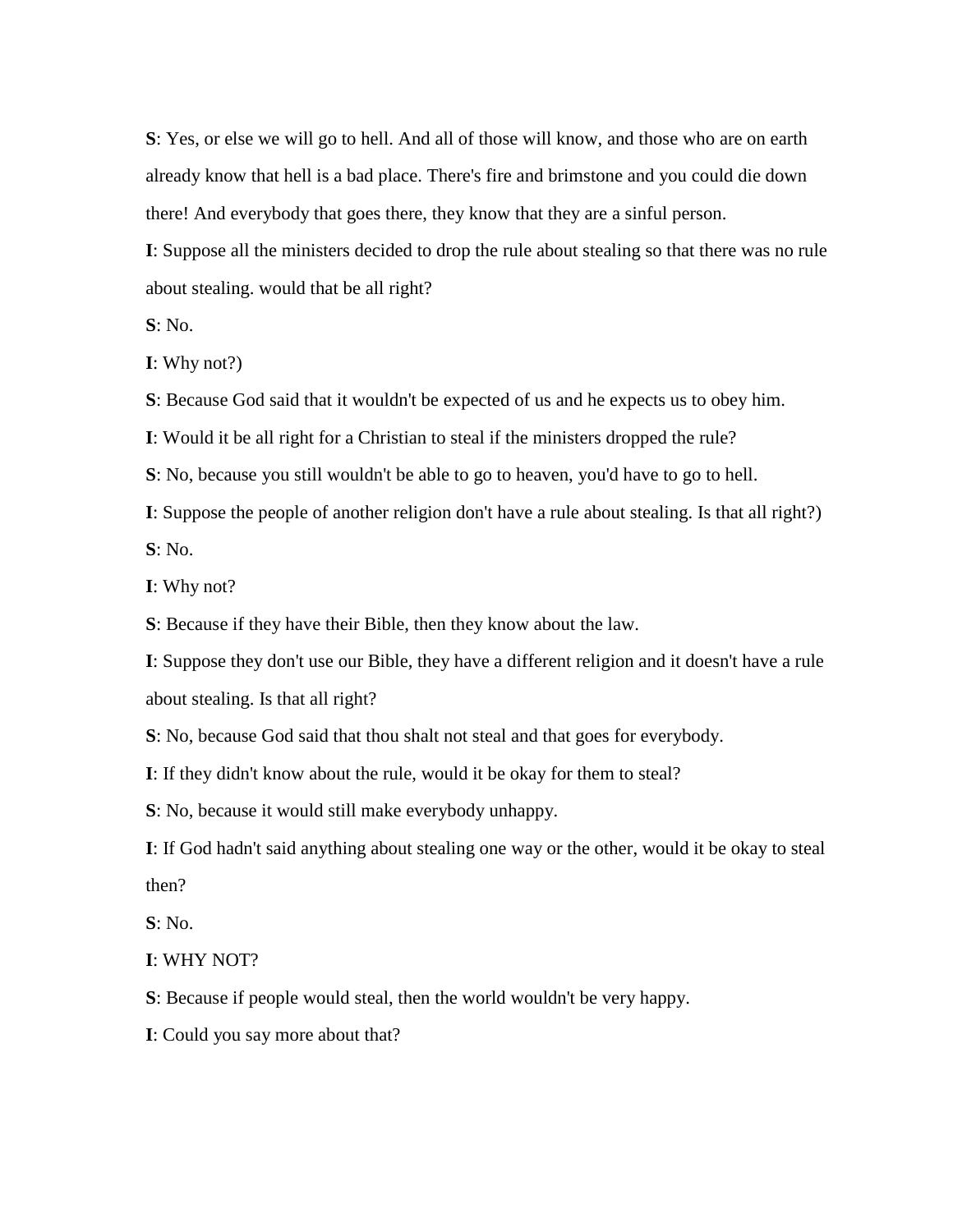**S**: Like when my sister stole my batteries, it really irritated me. If everybody's stuff kept getting stolen, everyone would be mad and say, "Hey, where's my stuff?" It would be terrible; nobody could keep anything that was theirs. I wouldn't like it.

As we have seen, Sam makes a distinction between issues of morality (i.e., stealing) and matters of religious convention. Now, let's place Sam's interview into context with the following excerpts from an interview with a nine-year-old Conservative Jewish girl we will call Marsha. Marsha was also interviewed about stealing, and the Jewish norm which requires boys to wear head coverings (Kippah).

MARSHA, Conservative Jewish girl (9 years, 7 months)

### *Religious Convention: Men wearing head coverings.*

**I**: Was Jonathan right or wrong not to wear his kippah to the public school?

**M**: It was wrong because he's not showing his, uh, his, like his religion. You should always show how good your religion is, and you should always keep the mitzvah. And also, he's probably disobeying his parents.

**I**: Okay. do you think it matters whether or not Jewish boys wear kippot?

**M**: I think it matters. For one thing, you can never tell if it's a Jewish man or not a Jewish man and you could say, "Can I, uh, can I have, can you give charity to the people, to the poor people?" And they would say, "No, I'm not Jewish." How would I know? Like you'd get really embarrassed, because you don't really know, and also like, when you are trying to do something really good and you find out he's not wearing a Kippah and also it shows that he doesn't like, go in the laws of HaShem(God).

**I**: But why do Jewish boys dress differently? Why do they wear kippot?

**M**: Because it's a law of HaShem, and they're just supposed to.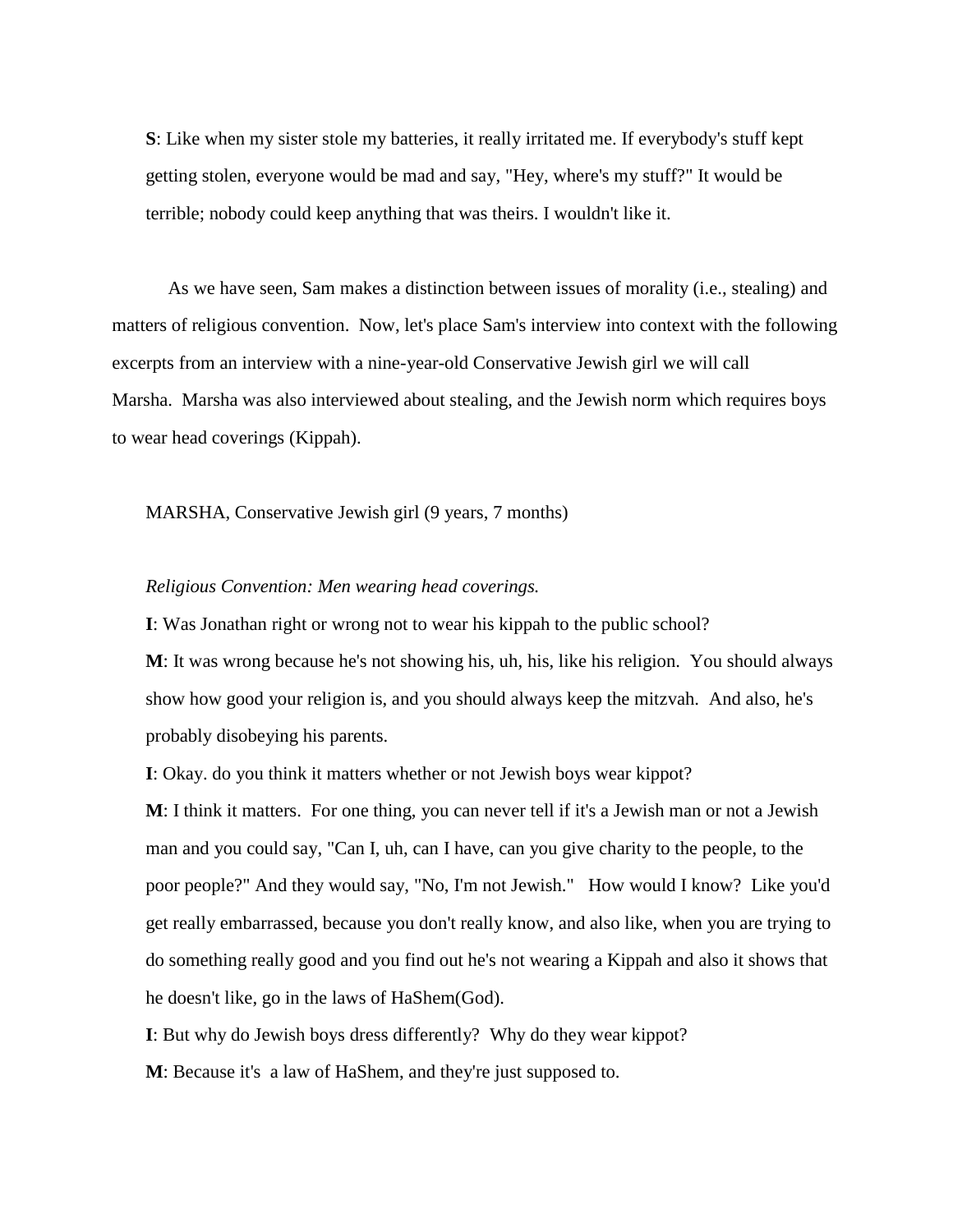**I**: Suppose that the rabbis got together and removed the rule about wearing kippot. Would that be all right?

**M**: No.

**I**: Why not?

**M**: Because it's been that way and that's a rule.

**I**: Well, if they did agree and removed the rule, then would it be all right for Jewish boys not to wear kippot?

**M**: No.

**I**: Why not?

**M**: Because the rule is there and it was meant to stay there.

**I**: The Christians don't require boys to wear kippot, is that all right?

**M**: Yeah.

**I**: WHY?

**M**: Because, well, because that's not one of their rules. They don't respect God in the same way.

**I**: Is it okay that they respect god in a different way?) **M**: Yes. The religion is

different. What they do is not our business, and if they want to do that they can.

**I**: Suppose that it never said in the Talmud or anywhere else in scripture anything about wearing kippot, then would it be all right for Jewish boys to read the Torah or pray without wearing a kippah?

**M**: Yeah. I mean why would anybody need to it if it wasn't there? How would anybody know?

*Moral Issue: Stealing.*

**I**: Is it okay to steal?

**M**: No, because its a law in the Torah, and it's also one of the ten commandments.

**I**: Does that rule have to be followed?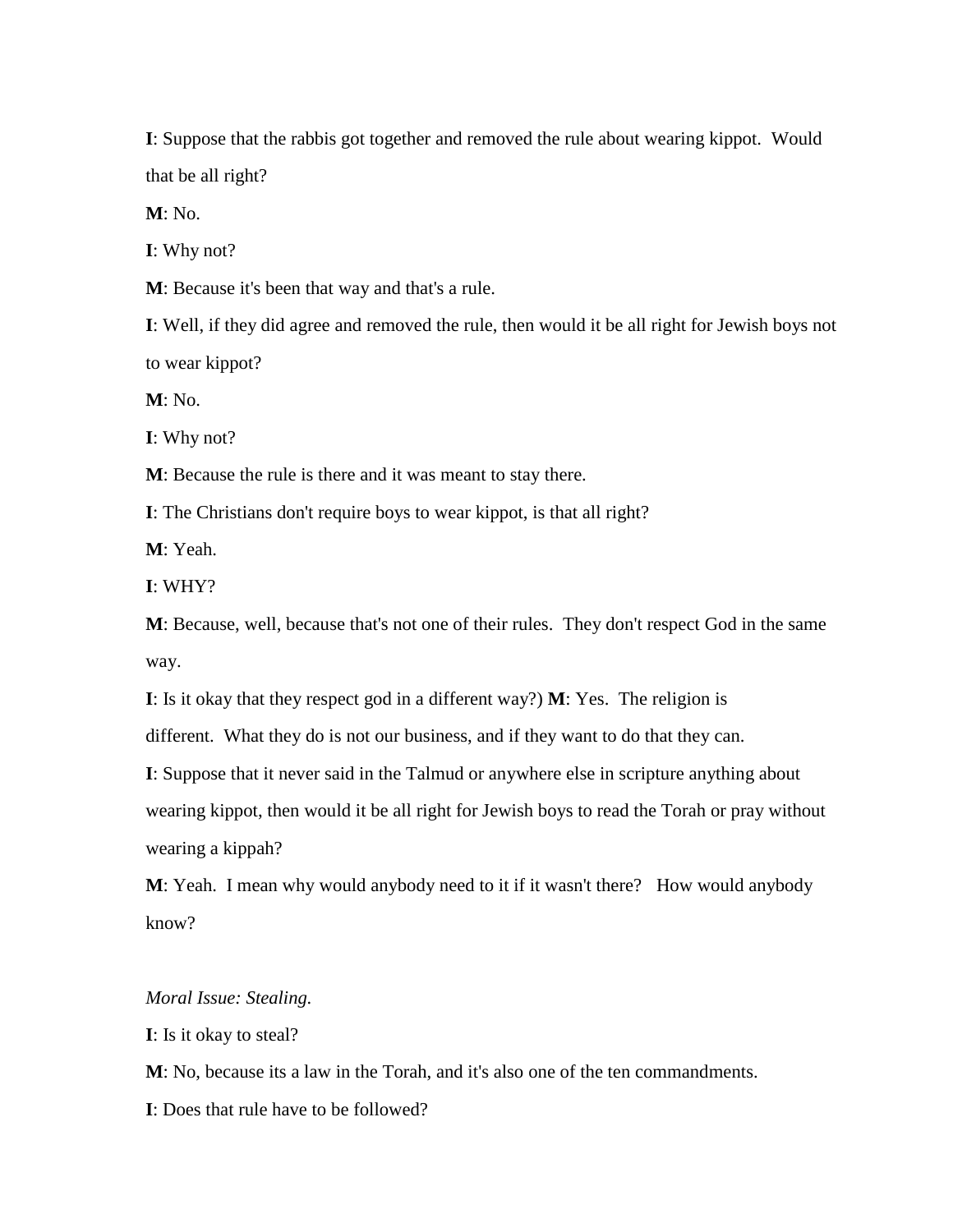**M**: Yeah.

**I**: Why?

**M**: Because HaShem said so in the Torah, and, uh, you should follow all the mitzvahs of HaShem. The Torah has 613 mitzvahs.

**I**: Suppose all the rabbis got together and decided not to have a rule about stealing. would that be okay?

**M**: No.

**I**: Why?

**M**: Because like I said before in some of the other questions, it's a rule of HaShem. They can't like change it 'cause like once when Moishe was walking his sons wanted, there was a law and they wanted to change it, and they changed it and their punishment was to die.

**I**: Suppose that people of another religion do not have a rule about stealing. Is that all right? **M**: Probably yes - but no. So, it's like half yes and half no.

**I**: Could you explain that to me?

**M**: Well, like if they don't have a rule they might think that it's okay to steal, and no because it still wouldn't be.

**I**: Why would it still be wrong?

**M**: Because you're taking something from another person. And the other person - let's say it was a real gold pen or something and you really love it, like it was a present or something from your bar mitzvah or something, or bat mitzvah, and it would be really wrong for the other people. Because it's like a treasure to them. Like on a peanuts show, Linus can't live without his blanket. It's like a beautiful present to him and he really needs it. It's like a treasure. Without it he probably can't live. And another thing is because, say there's one person and he steals from another person who steals from the first person who stole things. Well, he would feel, both, like one that got stealed from would get real angry and the one that already stole with the first stealer also would get angry because his stuff was stolen. That he already stole, probably.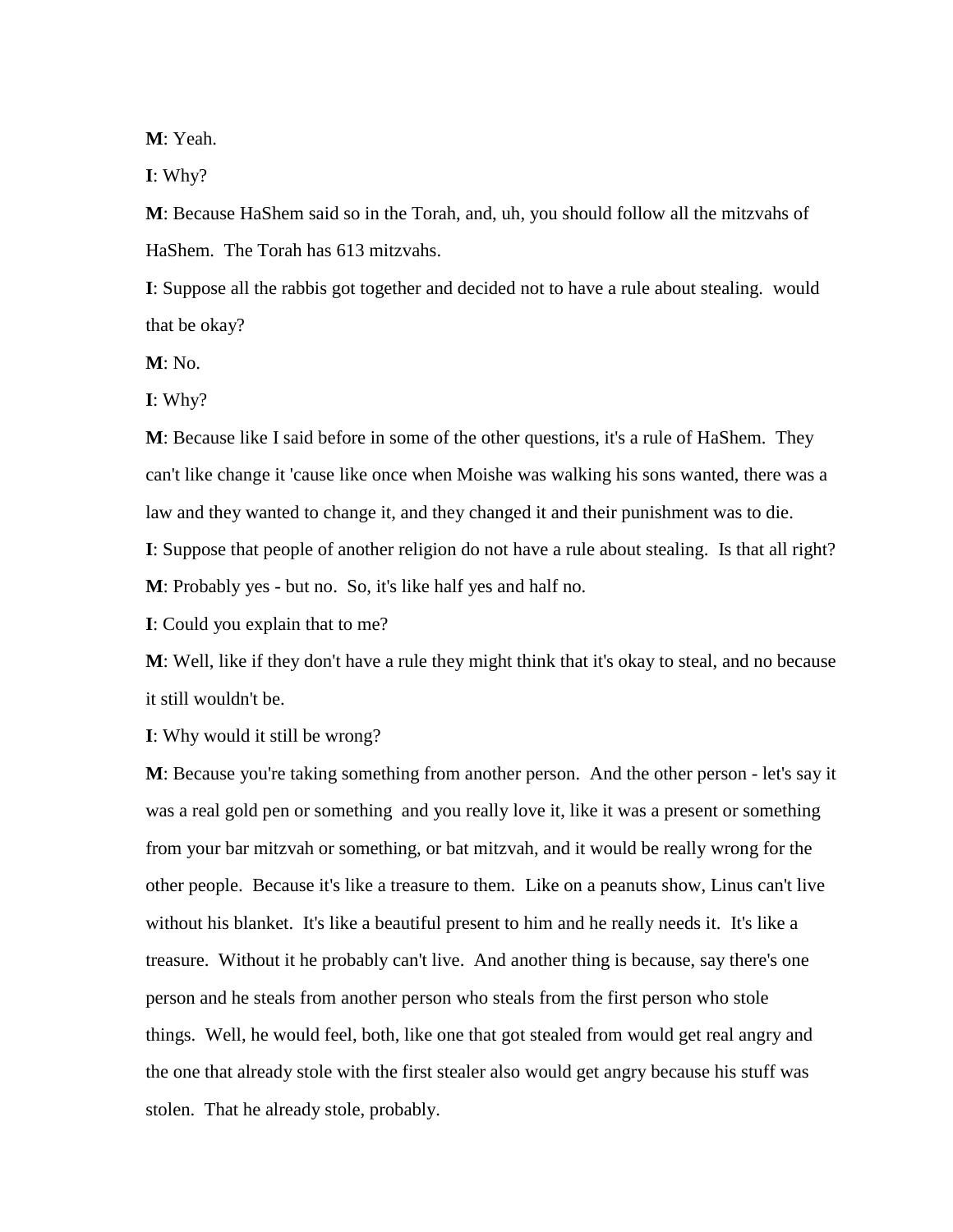**I**: Suppose that there was never a law in the Torah. God never made it one of the ten commandments or one of the 613. He just didn't say anything about stealing. Would it be okay to steal then?

**M**: No. Still I don't think it's right because you're taking something from somebody else. But to some people probably yes, because they think it's fair because, well, they might say, "Finders keepers, losers weepers."

**I**: I see. Is it right to say that?

**M**: No, because they really took it and they didn't just find it, and the other people didn't lose it. It's not fair. And besides, it's also a lie. So there are two wrong things in that then.

What is evident in the excerpts of both of these Christian and Jewish children is that they acknowledge that the rule about head coverings is based on the word of authority (God), that it is relative to a particular interpretation or view of that authority's norms, and that it serves the concrete social organizational function of distinguishing girls from boys and members of their particular religious community from others. In contrast with their views about head coverings, both children treated stealing as universally wrong, and wrong even if God did not have a rule about it. The wrongness of stealing, according to both children, is that it leads to hurtful and unjust consequences. According to both children, engagement in such actions has a tendency to generate acts of retaliation which themselves tend to evolve into a vicious circle of selfperpetuating harm and injustice. Each child employed evidence from their own personal experience as a touchstone from which to evaluate these moral transgressions. As I suggested in the previous chapter, children construct their initial understandings of morality out of their experiences as victims, observers, or perpetrators of unjust or hurtful actions. Those experiences provide children with an understanding of the intrinsic elements of morality; elements that exist as a part of human relations apart from the particulars of their religious faith.

A few of the Jewish children made an effort in their interviews to articulate the connection between these inherent, rational features of morality and the distinction drawn in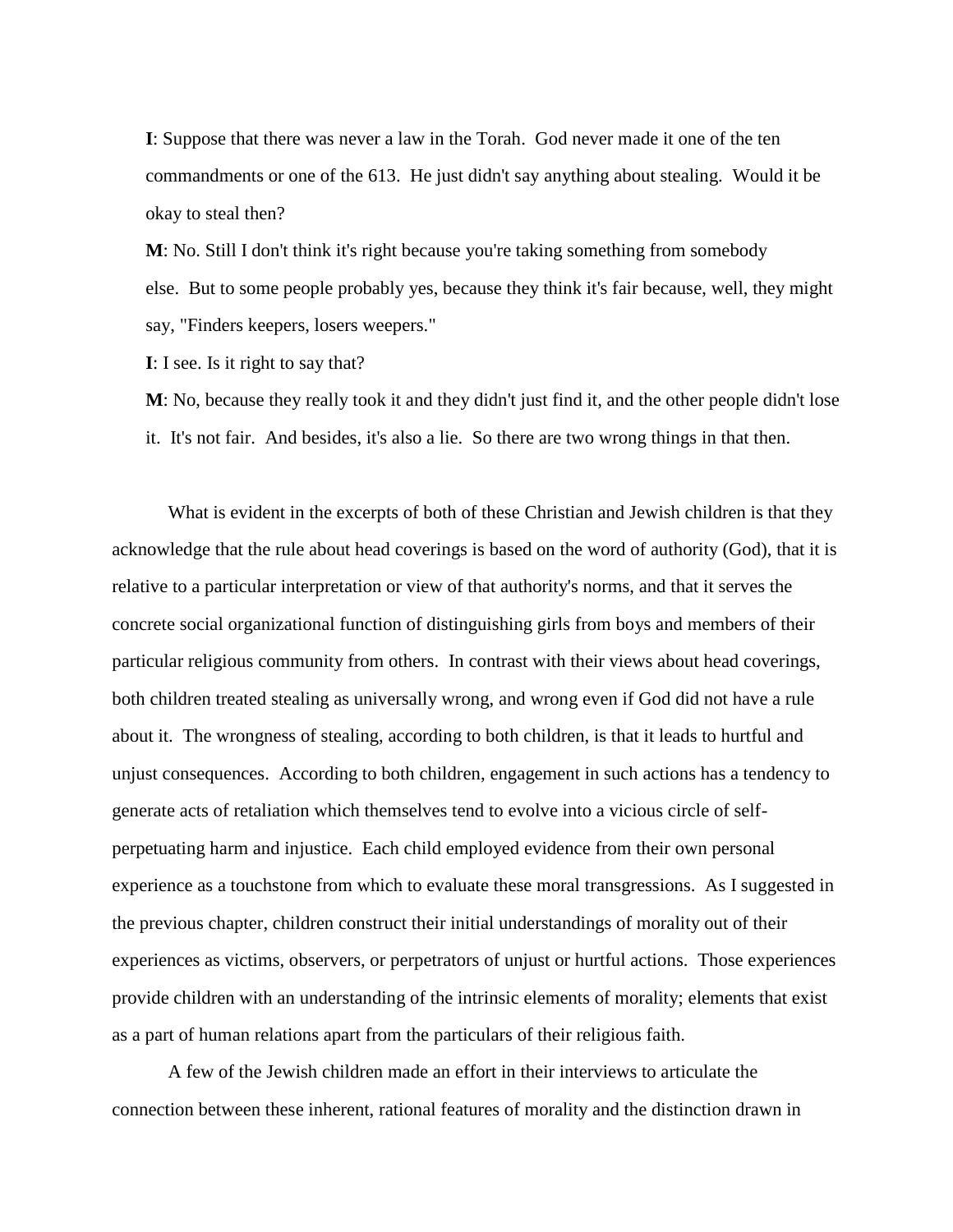Jewish theology between the norms that express particular obligations for Jews, and moral obligations that hold for all people. In the following excerpt, David, a 14-year-old Orthodox Jewish boy employs the distinction made in Judaism between the laws between man and man, and those between man and God to address the distinction he made between breaking the rules of the Sabbath and engaging in slander.

DAVID, Orthodox Jewish boy (14 years, 6 months)

**I**: David, is it okay to slander someone?

**D**: No.

**I**: Why not?

**D**: The definition of slander means that you are damaging someone else's reputation. That's probably one of the worst things that you can do.

**I**: Suppose that the rabbis got together and agreed that there should be no rule about slander, would that be all right?

**D**: No. That's like saying what's wrong with ruining this man's life?

**I**: Is it like breaking the Sabbath?

**D**: No. It's not like breaking Sabbath. Sabbath is a law between man and God, and this is a law between man and man. It would be more like stealing. Okay - It is a law clearly stated in the Torah - and besides that, I mean, just because of what it does to other people.

**I**: Suppose nothing was written in the Torah about slander, God hadn't said anything about

it. Would it be right to slander in that case?

**D**: Well I suppose some people might do it then, but I wouldn't. It still wouldn't be

right. All the laws between man and man are rules that are just necessary for society to

exist. If you know what an act does to other people then you wouldn't do that.

**I**: You wouldn't or shouldn't?

**D**: Shouldn't.

**I**: So, you differentiate between laws between God and man, and man and man?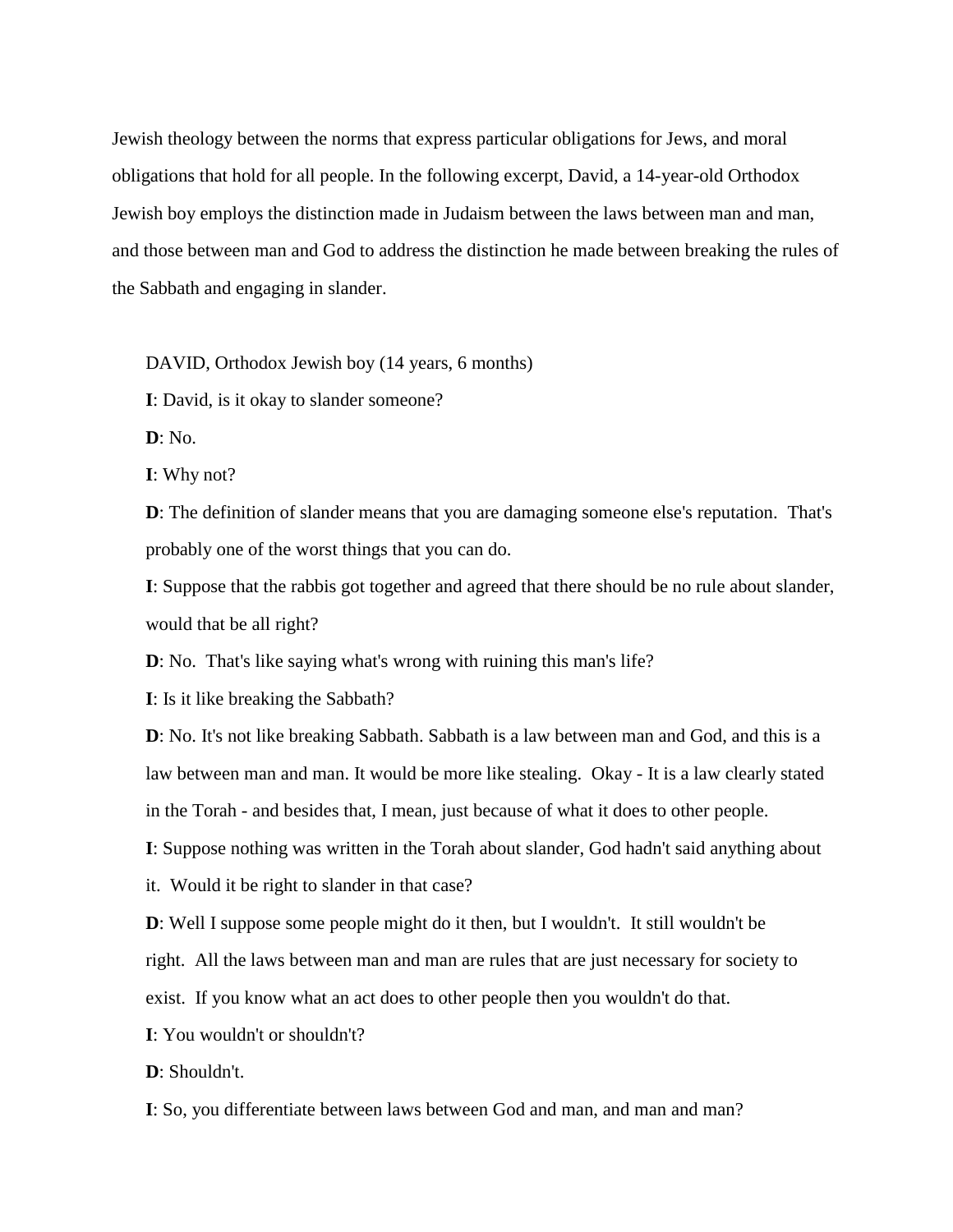**D**: Yes. When you ask the questions if God hadn't said anything about it, then would it be all right. The way I answered that was if it was a commandment between God and man, then if He had not said anything it would be fine. Because, uh, the only purpose of it was because God said so. Well, he might of had some ulterior motive, but we don't know what it is. But, between man and man, those are rules that, um, that you need to live a healthy life and not run around anything like wild animals.

**I**: So, now with the laws between man and man, do you think that they are wrong because they were forbidden by God, or were they forbidden, because they are wrong? **D**: I guess both are true. I mean having it forbidden makes it officially wrong, but being morally wrong was the cause for the prohibition.

In David's interview, he made a distinction between actions in the moral domain that have an inherent moral basis, and rules established by religious authority that appear to be arbitrary. As children become older, their understandings of the purposes of the nonmoral norms of their religion deepens as they are better able to comprehend the symbolic or organizational functions of such norms. We can see some of these changes within the following excerpt from an interview with a 17-year-old Amish youth who I will refer to as Joseph. He is responding to the same vignette regarding head coverings as the previous children.

### JOSEPH, Amish (17 years, 10 months)

## *Religious Convention: Women wearing head coverings.*

**I**: Was Mary right or wrong not to wear a head covering at school?

**J**: She was wrong.

**I**: How come?

**J**: Because a head covering, usually, symbolizes that she is a member of the church and she is to wear it all the time.

**I**: Do you think it really matters whether or not Mennonite girls wear head coverings? **J**: I think it matters.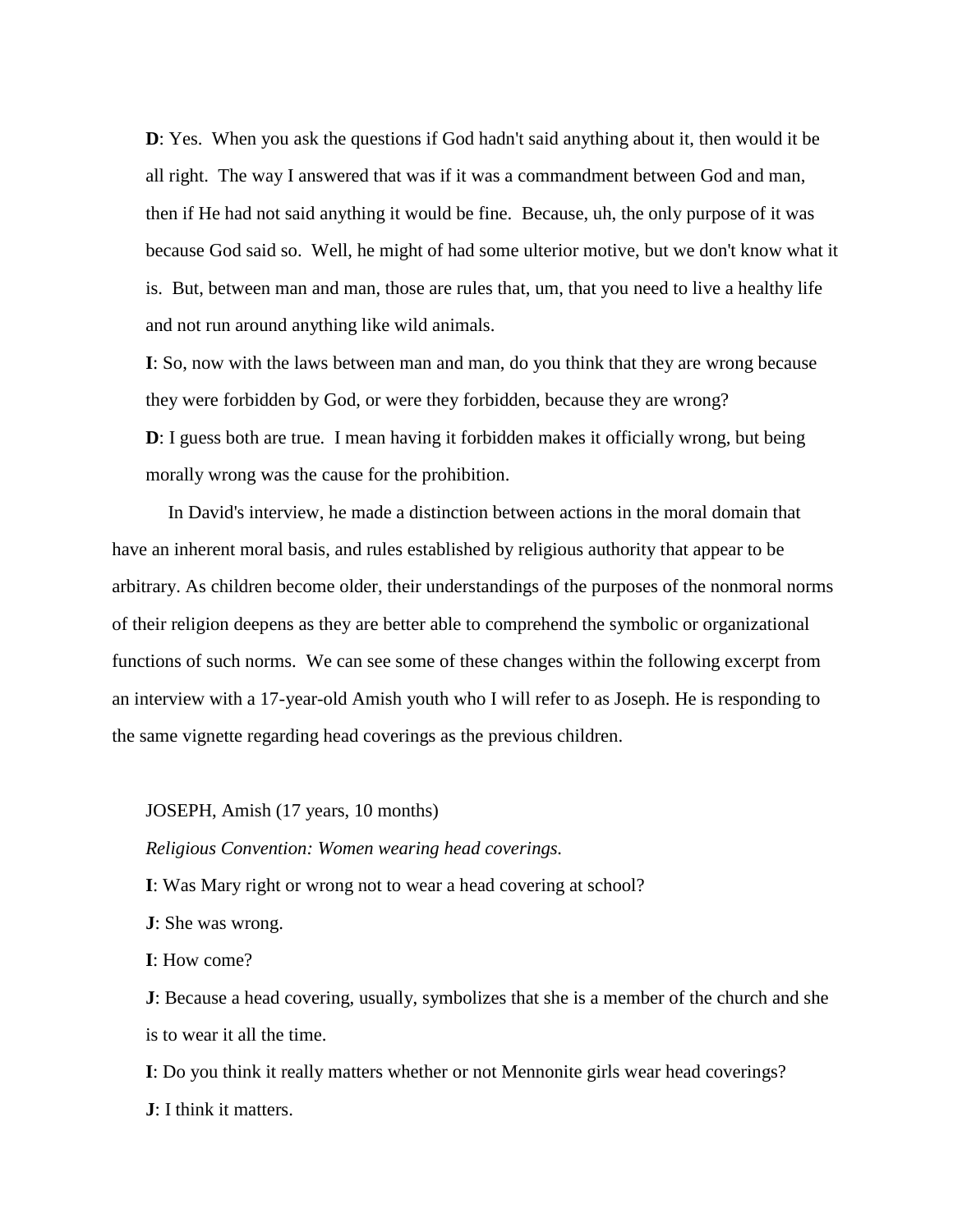**I**: And why is that?

**J**: I guess it is a symbol of what God has done for them and they are then under submission. I guess, to be honest, as a boy, I don't know about that in detail, but I know one thing, that it is a sign of submission.

**I**: Why does a head covering mean that?

**J**: Well, in the Bible it says that the woman is supposed to keep her head covered and I think that if a girl is going by the standards of the Bible, then she should wear it.

**I**: What do you mean by submission in this case?

**J**: For a married lady, it means that she is under submission to her husband and to God. For a girl, I guess it would be under her parents' submission and to God also.

[At another point in the interview, Joseph had this to say.]

**I**: When you say identifying with the world, what do you mean?

**J**: Well, like, you want to look like them, you don't want to be different.

**I**: Why should a Mennonite look different?

**J**: I don't know that she would have to, she is really considered different. And, she would dress different, of course.

**I**: Why should they dress different?

**J**: So that people can see that they are not associated with the world. It is a witness to the power of God, rather than identifying with the world.

In this excerpt from the interview with Joseph, we can see that many of the nonmoral norms prescribed by religion serve similar functions in terms of structuring worship patterns and community that are served by secular conventions. This suggests that a part of children's religious development rests upon their developing conceptions of convention, custom, and tradition In Joseph's interview regarding women's head coverings, he goes well beyond the concrete understanding that head coverings distinguish members of one's own group from others,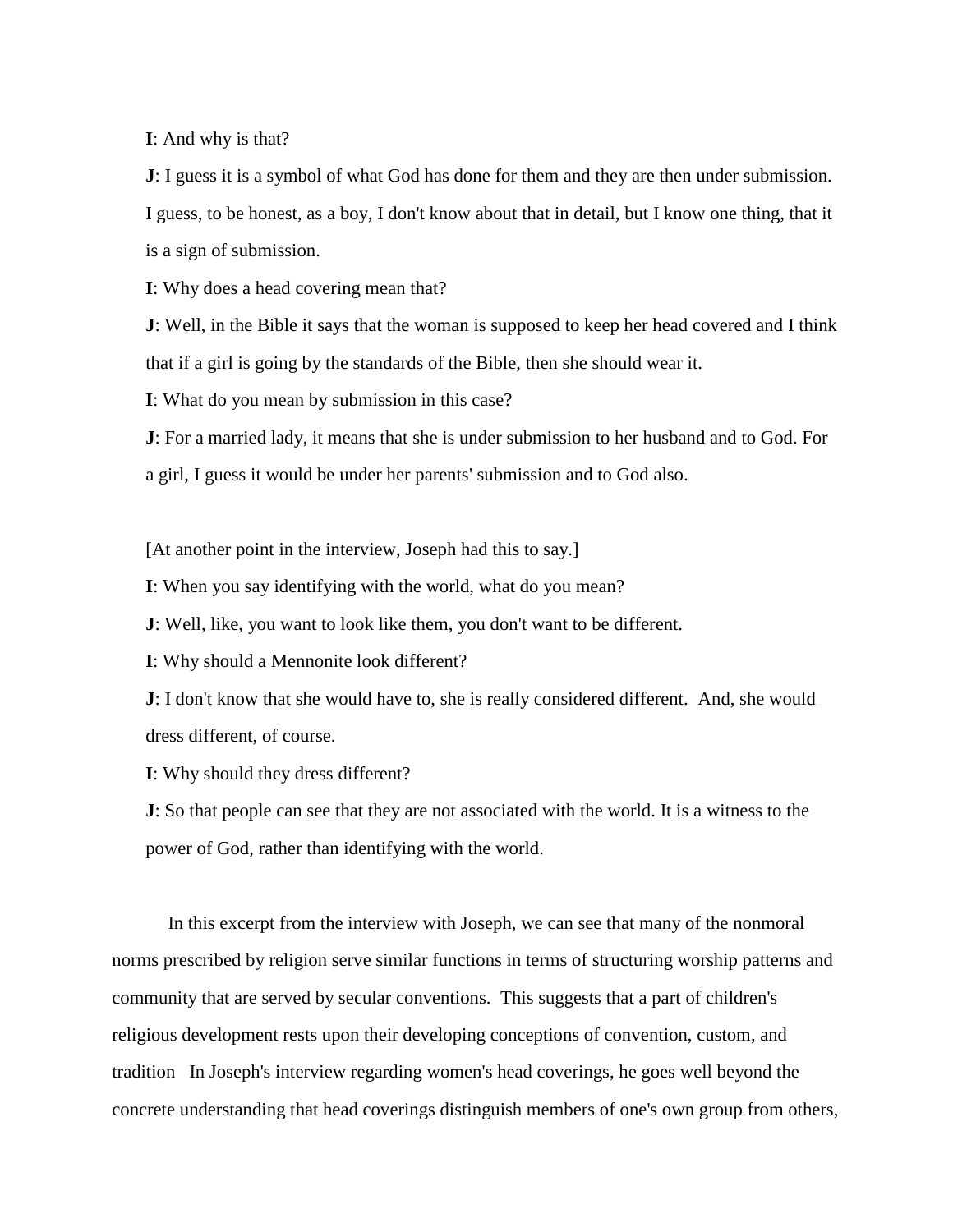evidenced in the interviews with Sarah and Sam, to explain how such rules regarding head coverings function as a symbol of the hierarchical, sex-typed order of Amish and Conservative Mennonite society, and the subordinate relationship of that society to God. Joseph extends his interpretation of head coverings to address the more general symbolic function of Amish dress to express the fundamental perspective of his religious community and as a way of discharging its obligation to serve witness to God's authority and majesty. What became clear from these interviews, however, was that children and adolescents do not base their interpretation of the importance of such religious norms on the same criteria as their views about morality. The force of such nonmoral norms rests ultimately in their connection to religious authority, while the force of moral norms derives from their connection to the impact which moral transgressions have upon human welfare.

**Morality and God's word**. The relation between morality and religious authority as understood by Jewish and Christian children was made even more clear in a subsequent set of questions we asked which looked more specifically at the role of God's commands in determining the person's moral concepts. Our use of these questions emerged serendipitously out of an interview done early on in our conversations with Jewish children. The event occurred in the context of an interview done with an eleven-year-old Conservative Jewish émigré, from the then Soviet Union, who we referred to as Michael. In responding to questions regarding whether it would be all right for Jews to hit and hurt others if God had no rule regarding such behavior, Michael spontaneously brought up the Biblical story of Abraham and Isaac. In Michael's version of the Biblical account, an angel of God conveyed a message to Abraham that he should kill his son, Isaac. Abraham, recognizing the command as a test of his faith, reluctantly prepared to sacrifice his son. As Abraham was about to slay Isaac, an angel of the Lord took hold of Abraham's arm to prevent him from cutting his son's throat. When asked what he thought about this, Michael's reply was, "Had to." When asked what he meant, Michael explained, "Look, God is perfect, he couldn't allow Abraham to kill his son. Killing is wrong. It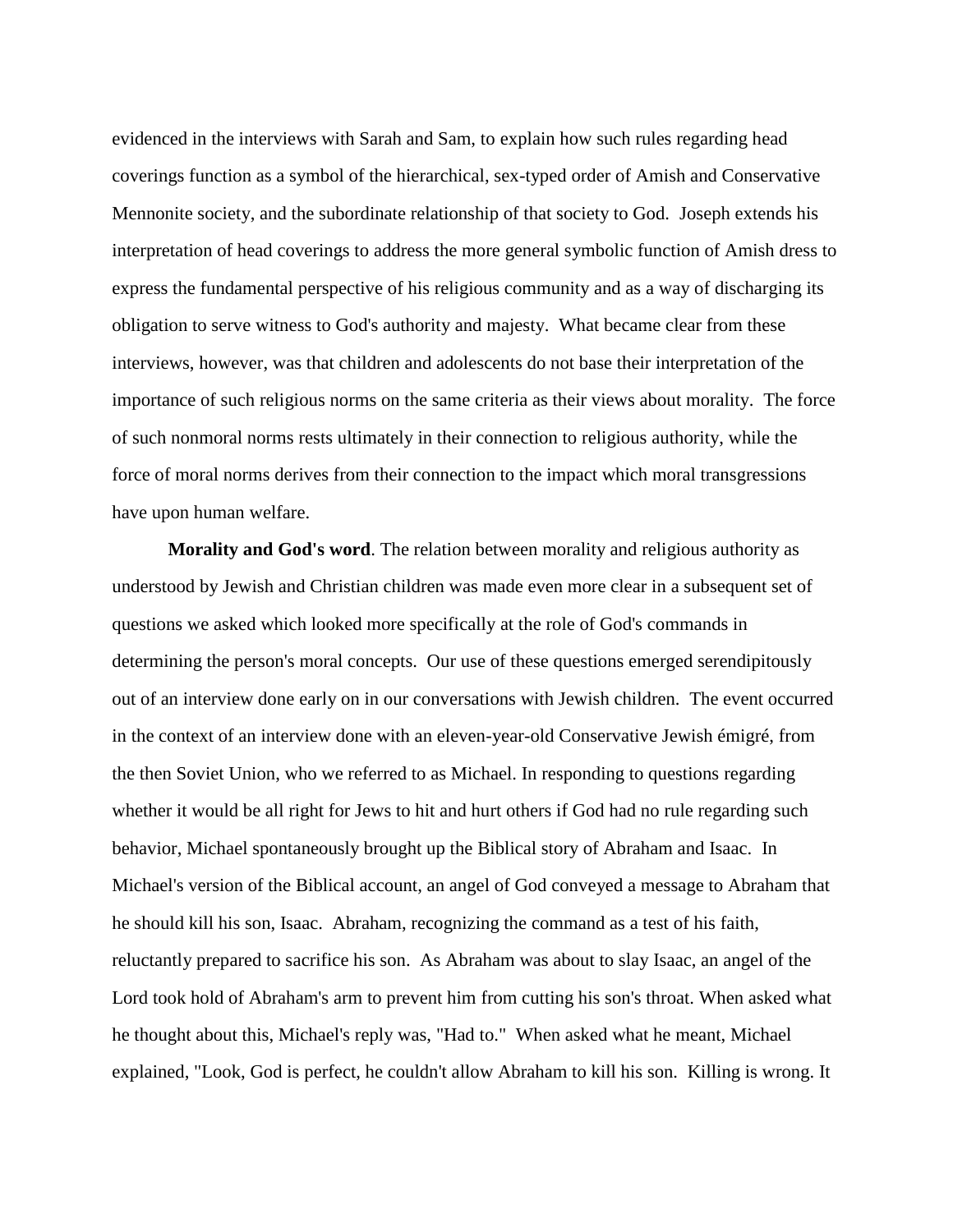was only a test." At this point, the interviewer began to pursue further the general issue of the relation between God's commands and morality:

**I**: Michael, how do we know that what is written in the Torah is really the right thing to do? **M**: He doesn't harm us, do bad for us. We believe in God. We think God wrote the Torah, and we think God likes us if we do those things and we think we are giving presents to God, by praying and by following his rules.

**I**: Okay, but how can we be sure that what God is telling us is really the right thing? **M**: We've tried it. We've tried every rule in the Torah and we know.

**I**: Suppose god had written in the Torah that Jews should steal, would it then be right for Jews to steal?

**M**: No.

**I**: Why not?

**M**: Even if God says it, we know he can't mean it, because we know it is a very bad thing to steal. We know He can't mean it. Maybe it's a test, but we just know He can't mean it.

**I**: Why wouldn't God mean it?

**M**: Because we think of God as very good-absolutely perfect person.

**I**: And because He's perfect, He wouldn't say to steal? Why not?

**M**: Well-because we people are not perfect, but we still understand. We are not dumb either. We still understand that stealing is a bad thing.

Michael's spontaneous comments captured features of a centuries old philosophical debate. Beginning with Plato's account of Socrates' dialogue with Euthyphro, philosophical arguments suggesting that God's commands cannot in and of themselves determine what is moral have turned on what is known as the "open question." Put simply, the open question asks the following: "God commands X, but is X right?" To answer, one must invoke criteria for the good that are independent of God's word. In Nielsen's (1973) treatment of this issue, the case is made that in order for God's commands to be moral, it must at least be the case that God is good. From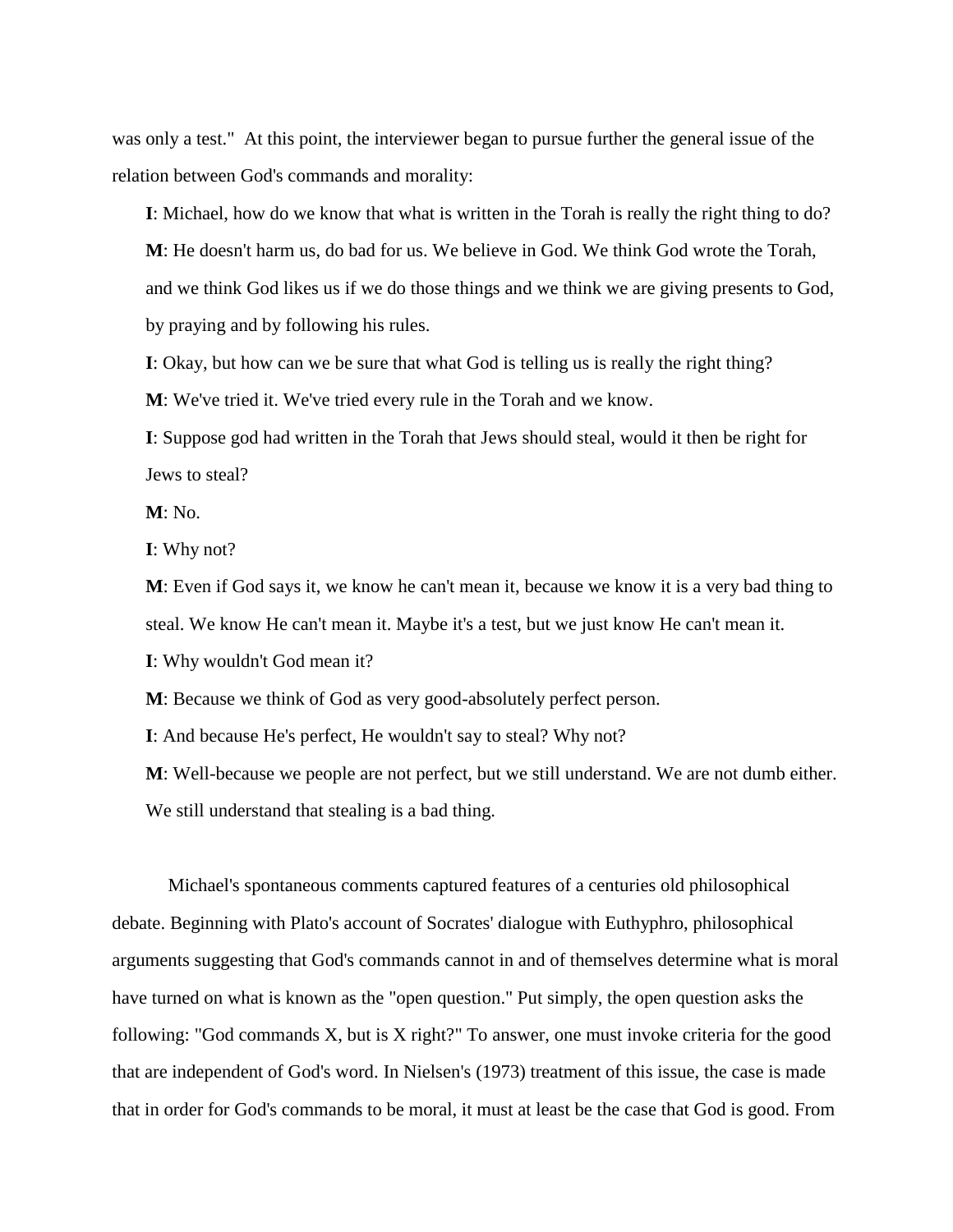this premise, Nielsen argues that Judeo-Christian conceptions of God presuppose prior, independent conceptions of goodness which serve as criteria for differentiating God from Satan or other preternatural forces.

Though it was not our purpose to analyze or test those philosophical positions, our research on religious conceptions of the relations between morality and God's word were informed by such discussions of the open question. Michael's interview had suggested to us that such questions were ones that children would find interesting and well within their conceptual abilities. Following our interview with Michael we added a section of questions in which children were asked whether God's commands could make right something which most children treated as morally wrong. These questions were asked of all of the Jewish participants in the research. The Amish religious authorities, however, found these questions to be ones which they thought might cause their children to question their faith. Therefore, we asked these questions of a second group of 32 Christian children who were members of the Dutch Reform Calvinist community in the Chicago metropolitan area.

These children all attended a parochial school that emphasized religious teaching. This group, like the Amish and Mennonites, has its origins in the Swiss reformation. Unlike the Amish and Conservative Mennonites, the Dutch Reform Calvinists do not take a literal view of the Bible and have an organized church structure and theology to help guide their interpretation of scripture. Like the Amish and Conservative Mennonites, however, the Dutch Reform Calvinist community, from which our study participants were drawn, hold the word of God to be compelling. We chose to interview children from this community because of their strong belief in the compelling nature of God's commands, stemming from an acceptance of God's perfection, and omniscience, which extends to a belief in predestination.

Children were asked: "Suppose God had commanded (written in the Bible) that Christians/Jews *should* steal. Would it then be right for a Christian/Jew to steal?" We also asked children whether they thought God would make a command, and if so, why or why not? It was our hypothesis, informed by Michael's' interview and results from our other questions, that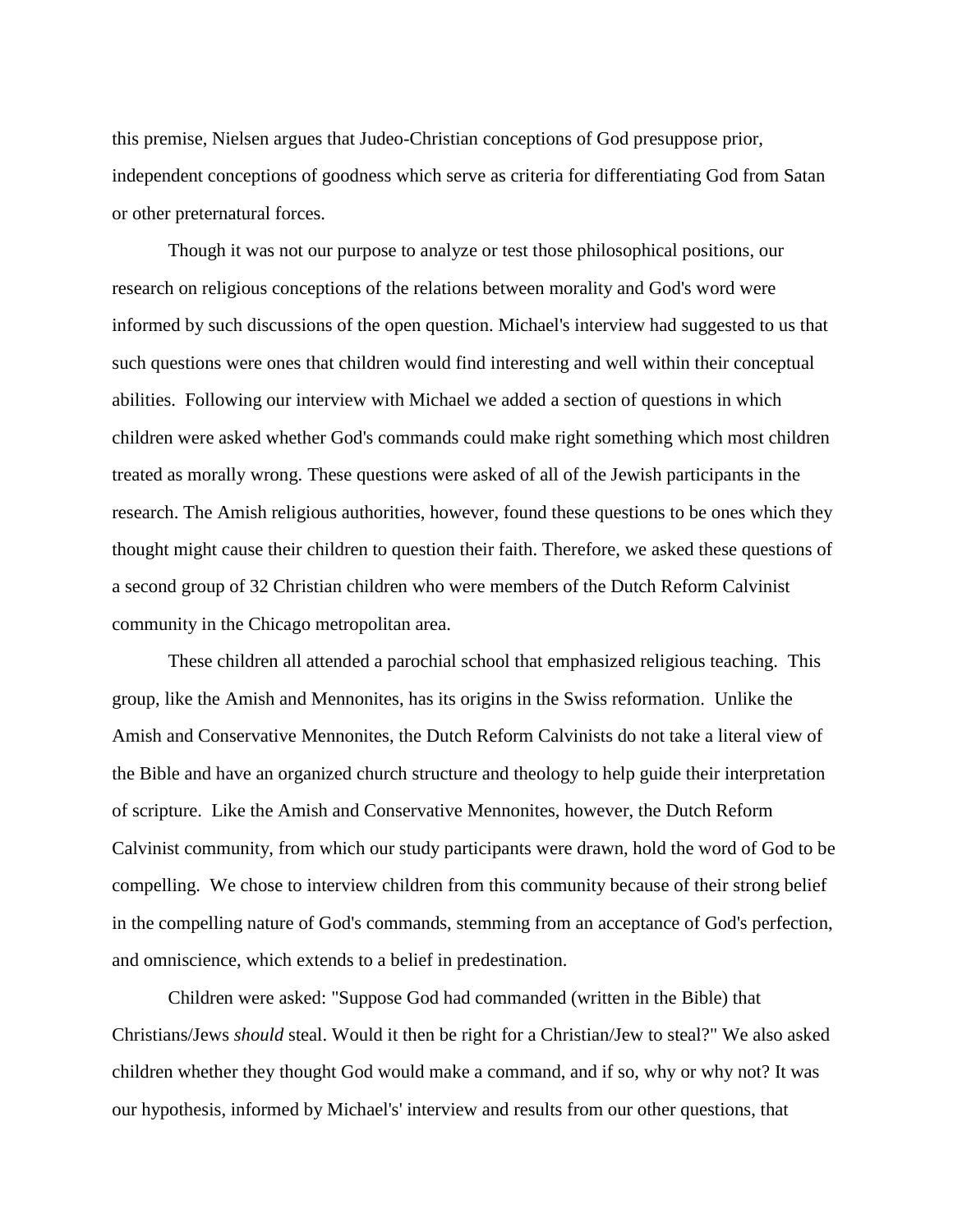children's answers would reflect their efforts to coordinate conceptions of moral issues in terms of the intrinsic effects of such actions on others with their conceptions of God as omniscient, omnipotent, and perfect. In particular, we expected that children would: (1) reject the notion that God's command to steal would make stealing morally right and (2) reject the notion that God would command Christians or Jews to steal as a normative behavior.

Our analyses of the children's responses revealed that the majority of children from each denomination and at each age rejected the notion that God's command to steal would make it right to steal. Seventy-five percent of the Dutch Reform Calvinists, 86 percent of the Conservative, and 84 percent of the Orthodox Jewish children responded this way. The apparent overall difference between the Christian and Jewish groups was due to the responses of younger children within the Christian community. Sixty-nine percent of Dutch Reform Calvinist children under the age of thirteen rejected the notion that God's command would make it right to steal, while 81 percent of the children above age thirteen responded that way. The following excerpts from an interview with a 15-year-old Dutch Reform Calvinist girl (Margaret), and from an interview with a 9-year-old Conservative Jewish girl (Marsha) are typical of responses provided by children who rejected the notion that God's command to steal would make stealing right.

## MARGARET, *Dutch Reform Calvinist Female (15 years, 7 months)*

**I**: Suppose that God had written in the Bible that Christians should steal. would it then be right for Christians to steal?

**M**: Probably, I think people would maybe do it. Because if it was written in the Bible and that's what God said that we should do, then people would probably do it. I mean more often. 'Cause that's what God said, and it's easier to do than to go against God. **I**: So, if God said it, people would do it. But would they be right to do it?

**M**: No. It still wouldn't be right.

**I**: Why not?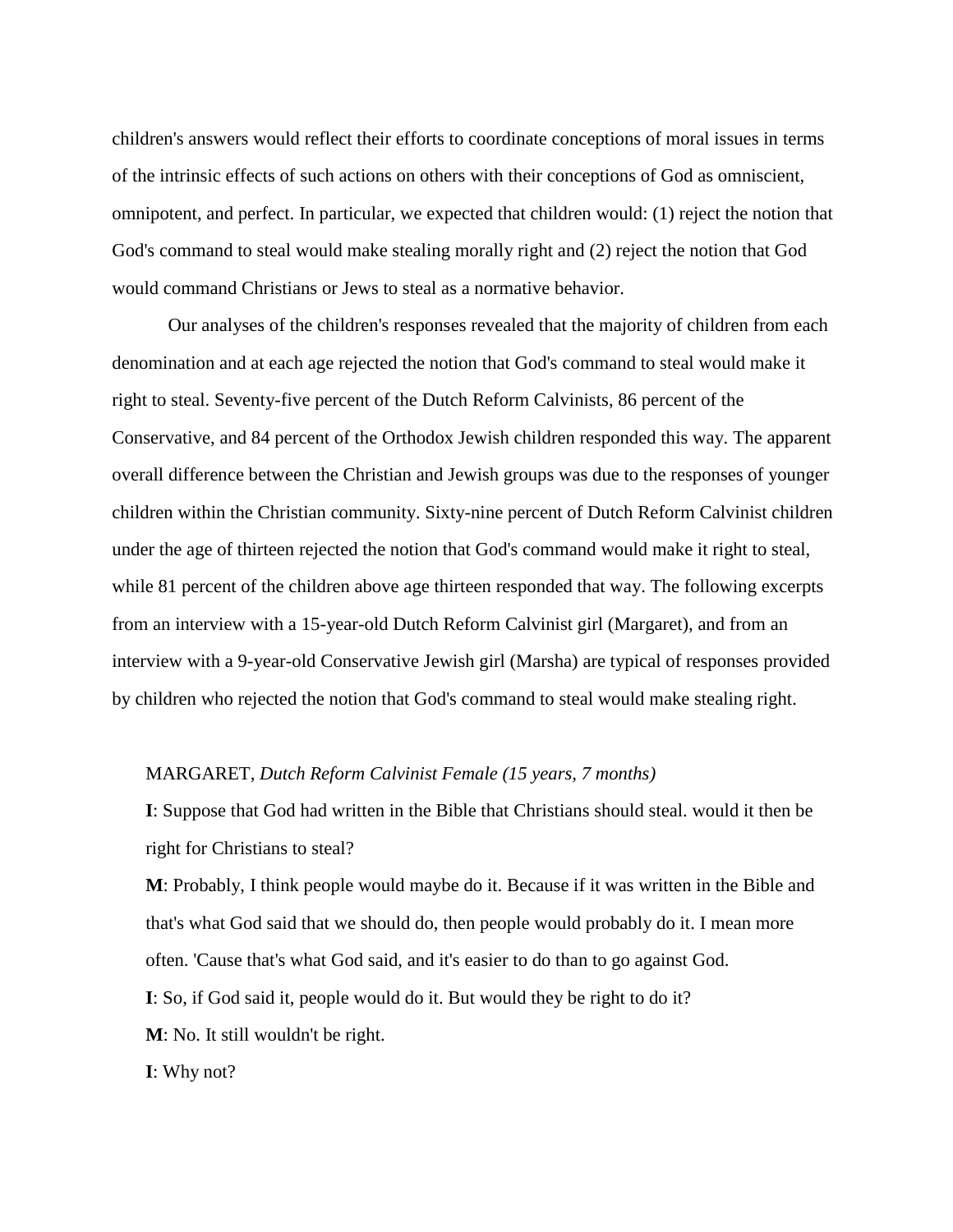**M**: 'Cause you're taking from somebody else, and it still wouldn't be right. After all, who would want this to happen to them?

**I**: Do you think God would command us to steal?

**M**: No.

**I**: Why not?

**M**: Because it's not the right thing to do, and He's perfect, and if He's stealing, He can't be perfect.

# *MARSHA, Conservative Jewish female (9 years, 7 months)*

**I**: When we were talking before, you said that God had provided 613 rules in the Torah, but I have a question. How do we know that what is written in the Torah is really the right thing to do?

**M**: Because HaShem (God) chooses the right things.

**I**: How do you know that HaShem chooses the right things for us to do?

**M**: That's a hard question. I guess I trust Him. I'm afraid of Him, that means I trust Him, probably. Probably 'cause He helps me. He helps me do my stuff. I mean like He takes care of me sort of. Whenever I should deserve a punishment, He gives to me.

**I**: Suppose that God had written in the Torah that Jews should steal; God commanded all Jews to steal. Would it be okay then for Jews to steal?

**M**: No.

**I**: Why not?

**M**: Because they know, they have a brain. They know it's really bothering the person they take it from.

**I**: Do you think God would ever command us to steal?

**M**: No.

**I**: Why not?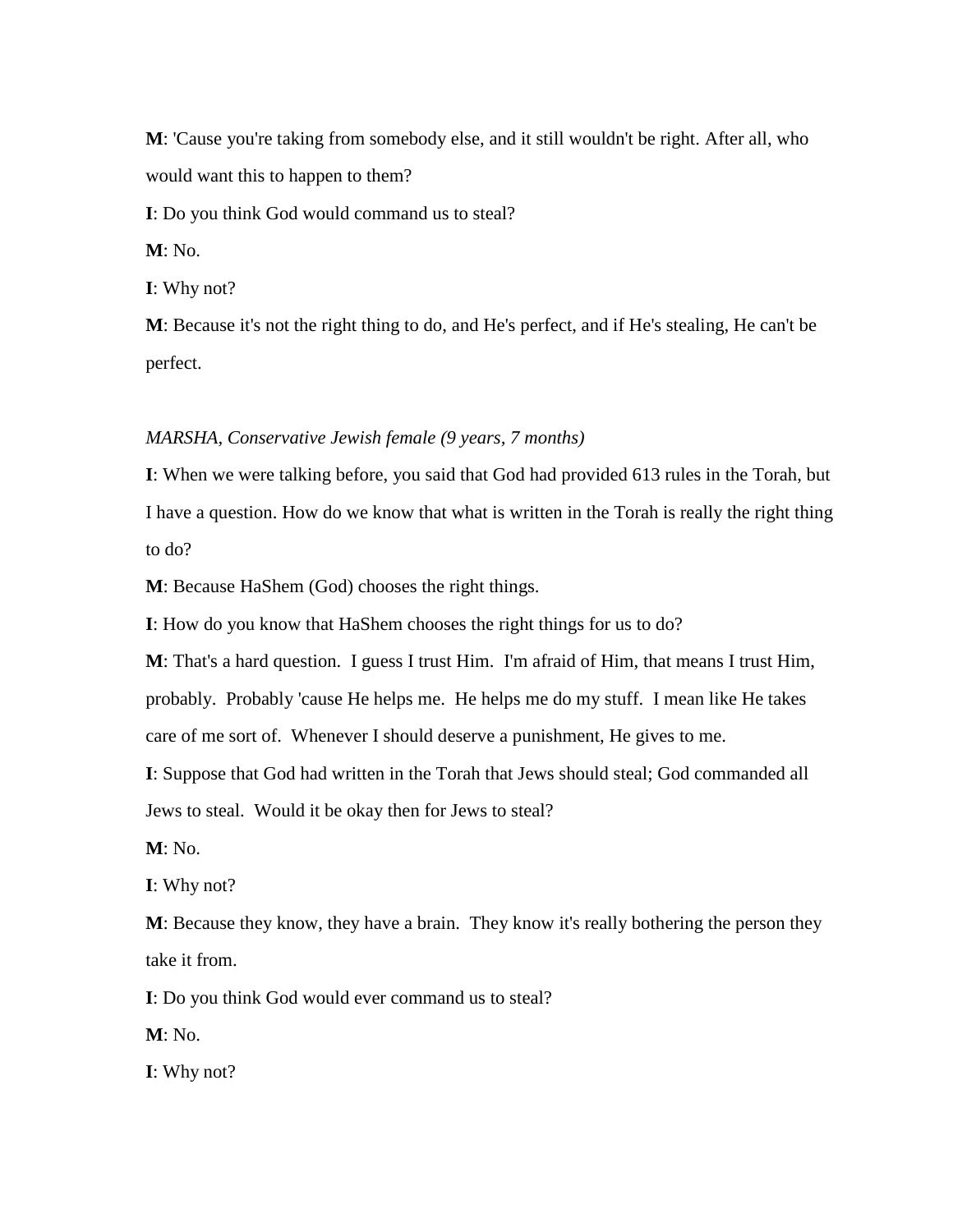**M**: Because He's good. Like He's strict as a teacher, and He's nice as a, what's the nicest person in the world? I don't know what the nicest person in the world is. He's as nice as the nicest person in the world, or animal.

In the responses of these two children, we see that although there is both fear and awe of God's power, neither child accepts the notion that God's command to steal would make it right to do so. According to both children, such action would continue to be morally wrong because of its effects upon the victim. The Conservative Jewish girl, Marsha, like her counterpart, Michael, points to the irrationality of such a norm, and the assumption that rational beings "Because they know, they have a brain" would recognize a norm condoning theft as inherently counter to the needs and interests of people. Furthermore, in a manner matching Michael's' responses to similar questions, both girls coordinated their moral positions with an assumption of God's goodness. In the case of the 15-year-old Dutch Reform Calvinist girl, Margaret, this extends to the conclusion that if God were to make such a command, it would negate his status as a perfect being. In the following excerpts we see evidence that such thinking for some of the children we interviewed constitutes the very criteria for worshipping God.

# *MARK, Dutch Reform Calvinist Male (15 years, 4 months)*

**I**: Do you think God would say that we should steal?

**M**: No.

**I**: Why not?

**M**: Because He's good in every way, and He wouldn't encourage people to do wrong. **I**: But if God said to steal, would it make it right?) M: Well I'd still have doubts about it. If you knew it was from God, then you might think it was right. But, I really-I probably wouldn't-ah-worship God-if He said-if He encouraged us to do bad things.

**I**: How do we know that what is written in the Bible is the word of God and not the word of the devil?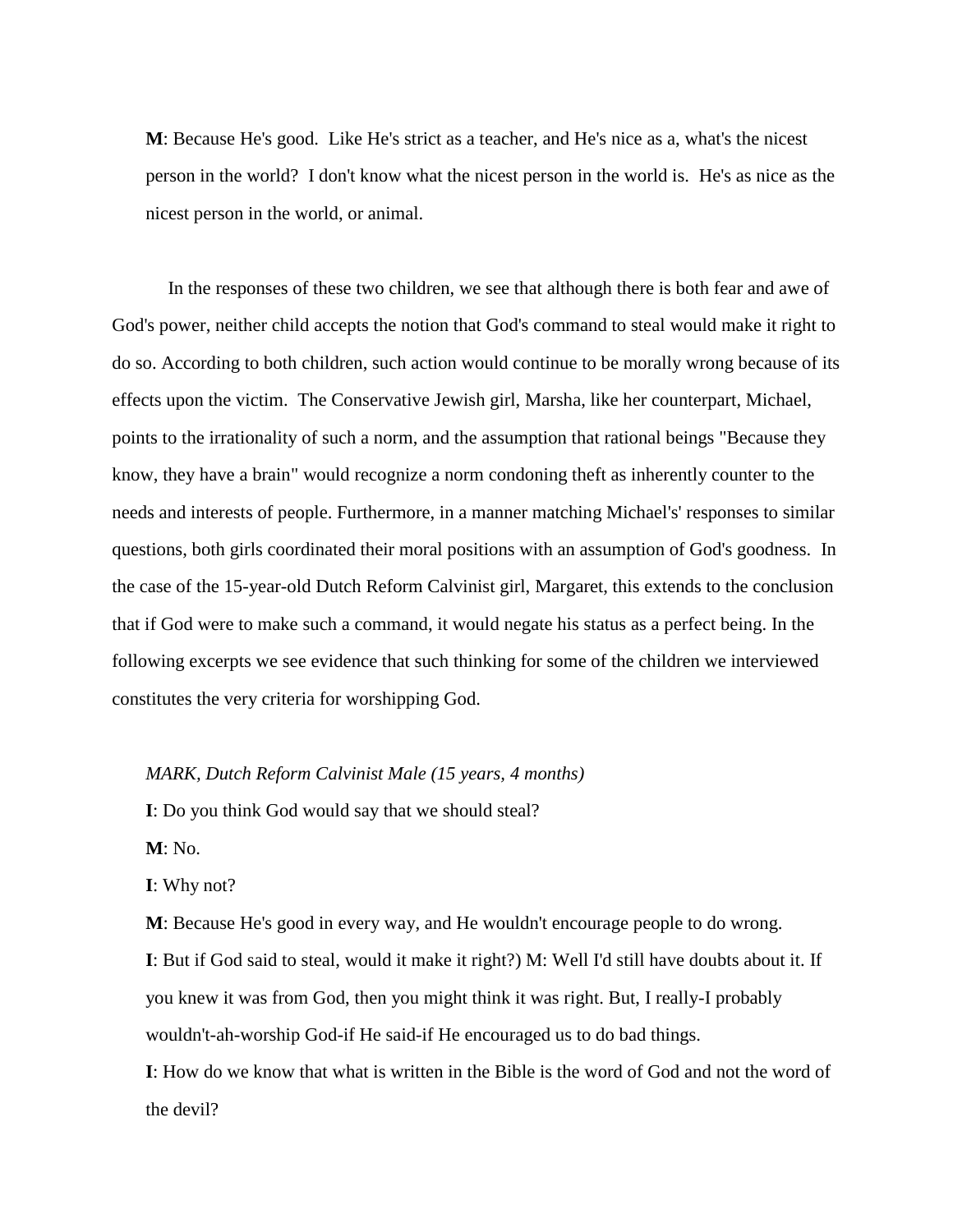**M**: Well, because we realize that many parts of the Bible are just good common sense, and that they are things that we would normally think. Like the Ten Commandments, that's right to you even before you understand the Ten Commandments. So, if a person told you to do what was right, you'd realize that this was a person who was good.

**I**: I see, and does God have to be good?)

**M**: Well, yes. because worshipping an evil being would not be a very intelligent thing to do.

#### *NORM, Dutch Reform Calvinist male (16 years, 6 months)*

**I**: Suppose that God had written in the Bible that Christians should steal. would it then be right for Christians to steal?)

**N**: No, then He wouldn't be a just God. And there are, I'm sure there are people who would go against Him, then, if He were an unjust God, even though He had absolute power.

We see in the thinking of these two adolescents a rejection of the Nietzschean dictum that might makes right, as well as Euthyphro's position that morality is determined by God's commands. Instead, what appears to be evidenced in these interviews is an attempt by children to coordinate their notion of the just Judeo-Christian God with what the *know to be morally right*.

While such was the case among the majority of children, a significant minority (between 15 and 20 percent) stated that God's command to steal *would* make stealing morally right. Such responses were of two types. The first type provided by three of the Christian and three Jewish children under the age of thirteen, reflected a failure to coordinate conceptions of God's perfection with conceptions of God as omnipotent. The following set of excerpts from a Dutch Reform Calvinist girl, Cathy, serves as an illustrative example.

# *CATHY, Dutch Reform Calvinist (10 years, 8 months).*

**I**: How do we know that what the Bible tells us to do is really the right thing?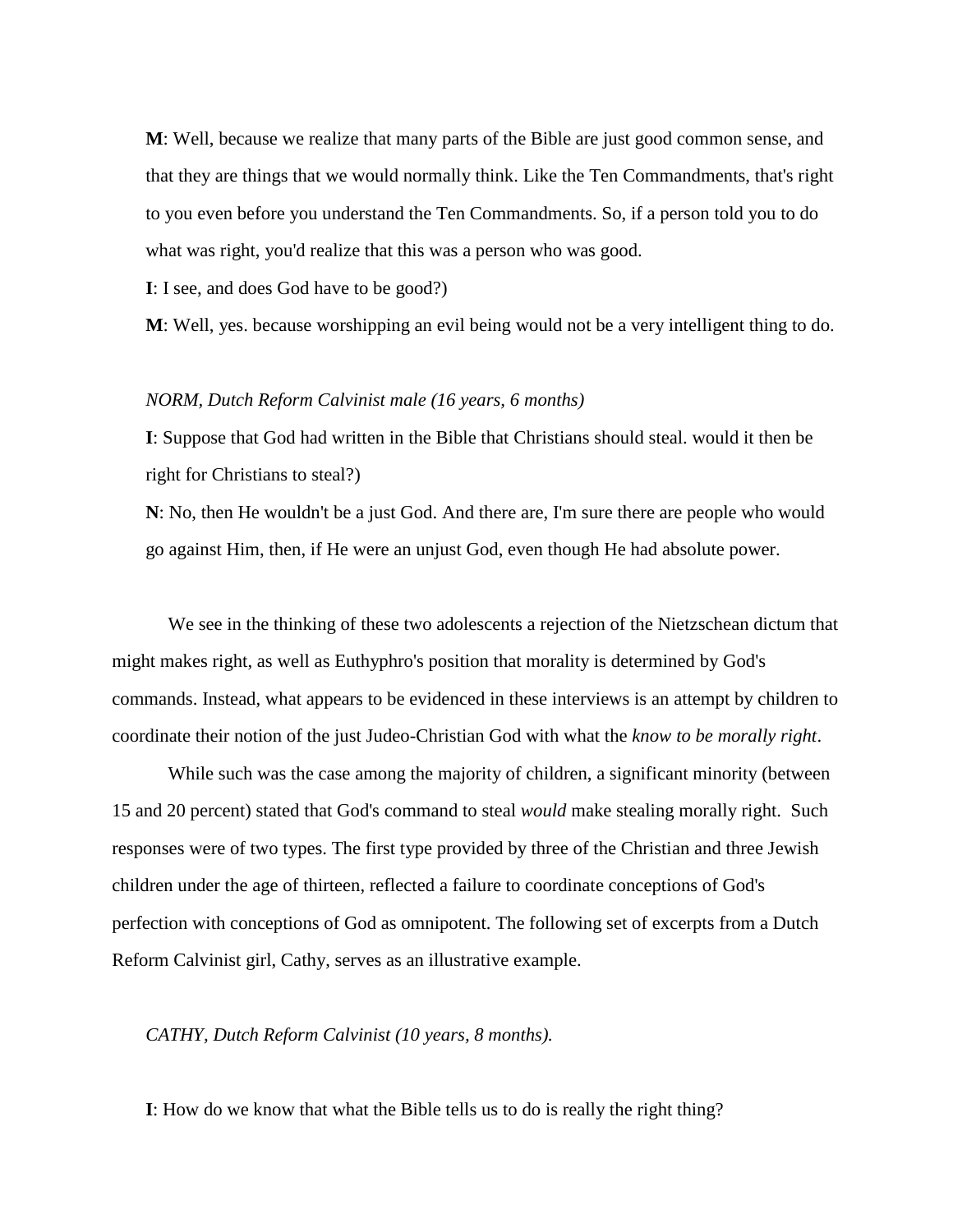**C**: You have to believe.

**I**: Suppose God had made a commandment that we should steal. Would it then be morally right to steal?

**C**: Yes.

**I**: So, who would be the better people then, the ones who stole or the ones who didn't steal?

**C**: The ones who stole.

**I**: Why would they be the better people?

**C**: Because they were obeying God's law.

**I**: Why should people obey God's law?

**C**: Because God is the only God. He made us, and He made the world, and He rules the world, and we are supposed to do what He says.

In this first portion of the interview, Cathy focused on God's power and authority as the criterion for her judgment of the right or wrong of stealing. In the very next section of the interview, however, her focus shifted to God's goodness and an evaluation of moral actions in terms of their consequences.

**I**: Do you think that god would tell us to steal?

**C**: No.

**I**: Why not?

**C**: Because God is - He's supposed to be good.

**I**: Is stealing good?

**C**: No.

**I**: Why not?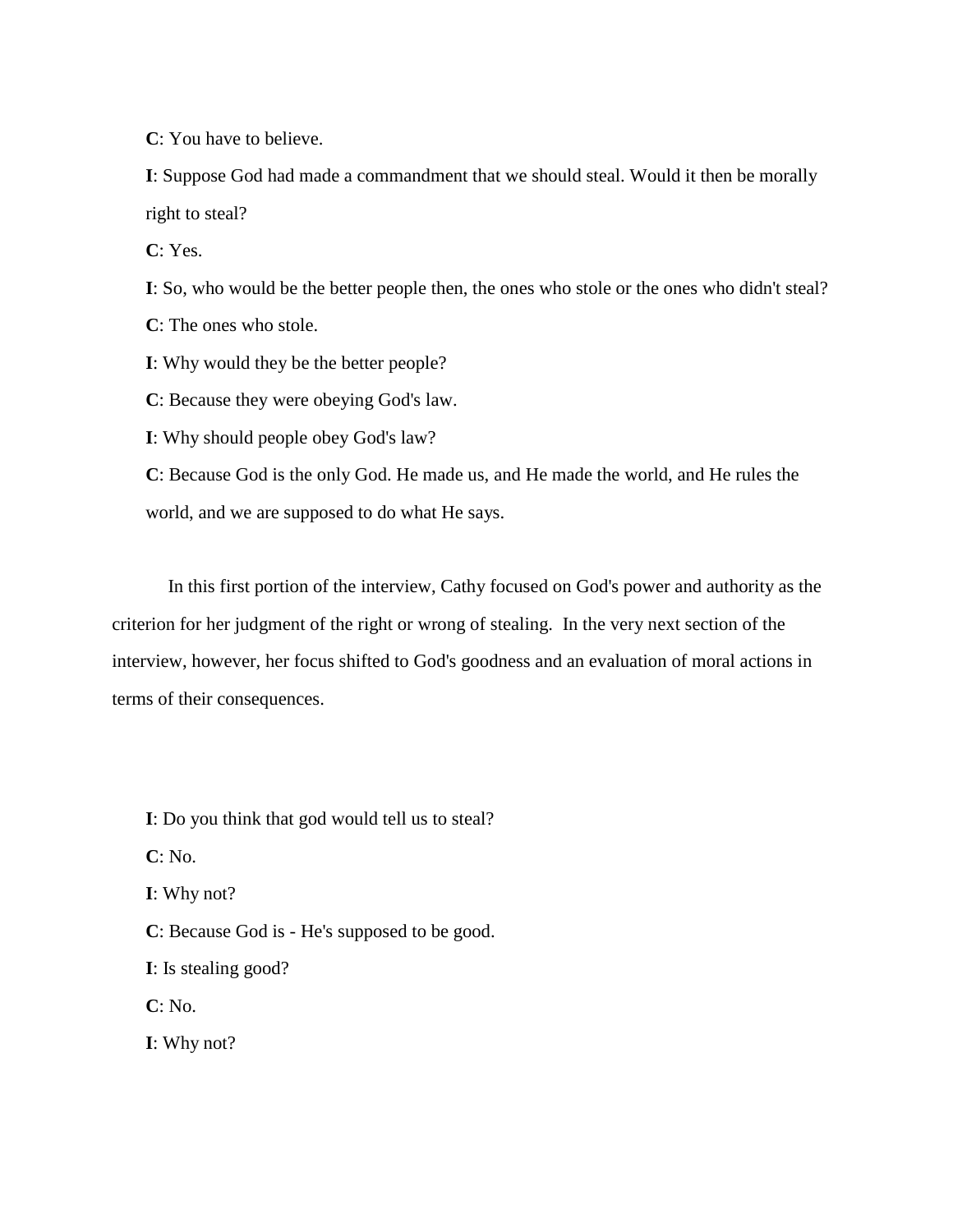**C**: 'Cause - it's bad. It's not right. You're taking another person's stuff and they would probably get upset. I don't want my stuff stolen.

In this transcript we see two seemingly contradictory positions coexisting in the thinking of this 10-year-old girl. One the one hand, she evaluated the wrongness of stealing on the basis of its effects on the victim and coordinated that evaluation with her expectation that God would not condone stealing since God is good. On the other hand, she evaluated the right or wrong of stealing in terms of God's commands. She did not conjoin her notion of God's goodness with his omnipotence, but simply focused on the latter criterion to the exclusion of the former when evaluating the morality of actions commanded by God. This mode of thinking was continued in the remaining portion of her interview.

**I**: Do you think it would be right if the children at school hit and hurt each other?

**C**: No.

**I**: Why not?

**C**: Because hitting hurts!

**I**: Suppose that God said that children should hit one another. Do you think it would be right then for children to do that?

**C**: Yes.

**I**: How come?

**C**: Because God said.

**I**: But wouldn't it still hurt to hit?

**C**: Yes.

**I**: Then would it be right or wrong to hit?

**C**: It would be right.

**I**: How come?

**C**: Like I told you, because God said.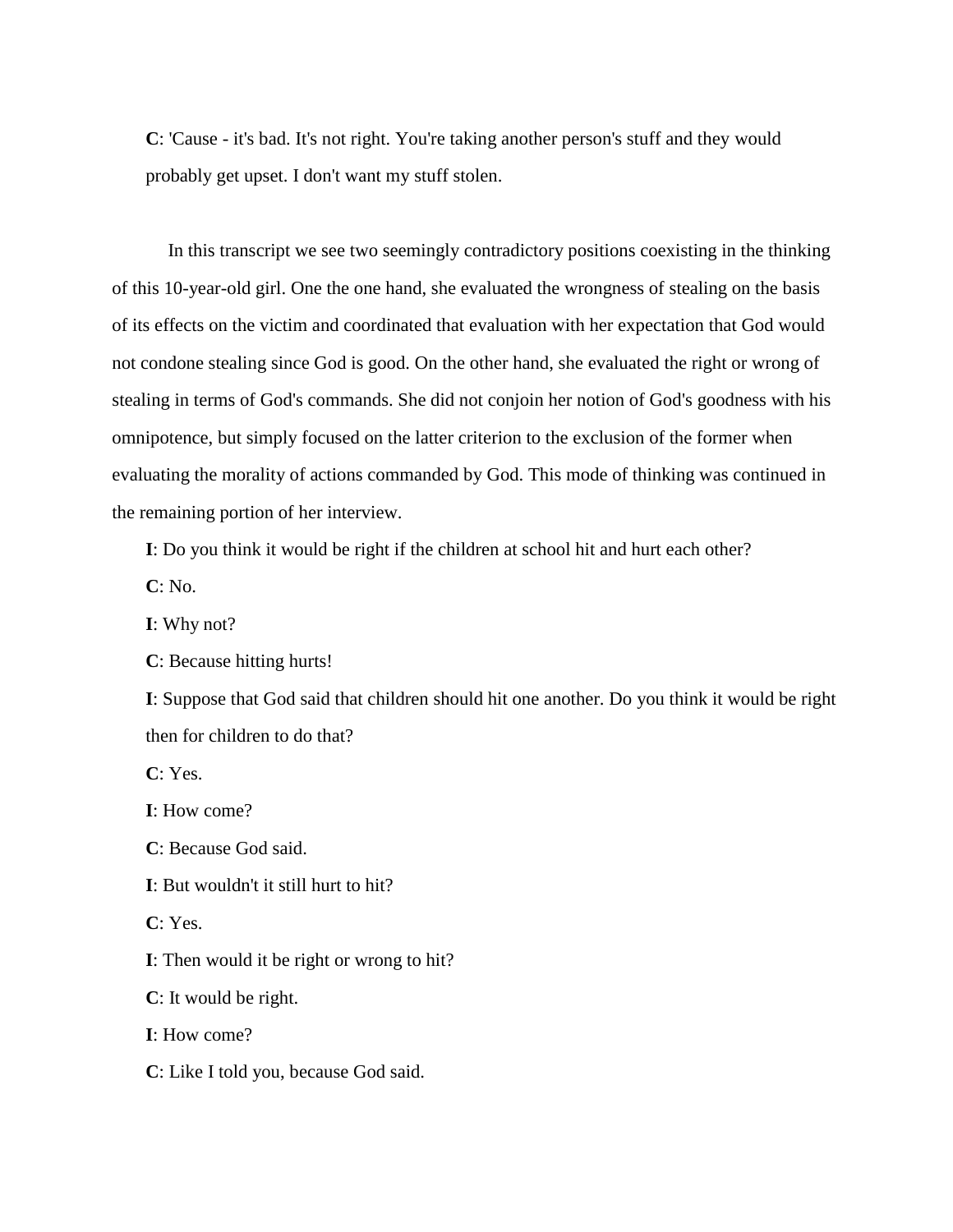The thinking of this 10-year-old girl was not seen in the interviews of any of our participants over age thirteen. However, since only three Christian and three Conservative Jewish children provided responses of the form just described, we cannot conclude whether such reasoning is a function of developmental level or if it simply reflects an alternative mode of conceptualizing the relationship between morality and God's word.

A second, and more sophisticated type of reasoning provided by adolescents who felt that God's command to steal would make stealing morally right resulted from efforts to coordinate notions of God's perfection with conceptions of God's omniscience. In this form of reasoning the assumption is maintained that God is good, and that his command to steal (or to engage in some other apparently hurtful or unjust act) would reflect good intentions and an ultimately good outcome. Since God is all-knowing, only He can anticipate and comprehend an outcome that may simply be beyond the grasp of temporal consciousness. In reasoning of this type, one sustains faith in the goodness of God without requiring that His ends be comprehensible to the faithful. Such thinking is provided in the following excerpt from an interview with a 17-year-old Dutch Reform Calvinist girl we refer to as Faith.

FAITH, Dutch Reform Calvinist female (17 years, 6 months)

**I**: Faith, how do we know that what is in the bible is really the right thing to do?

**F**: I believe that the Bible is the word of God and that God knows everything and God made us, so what He said must be true.

**I**: It may be true, but how do we know that what God is saying is really morally right, if He says act a certain way that that's the morally right way to act?

**F**: He created us, so He knows what's best for us, so whatever He says must be the best thing to do.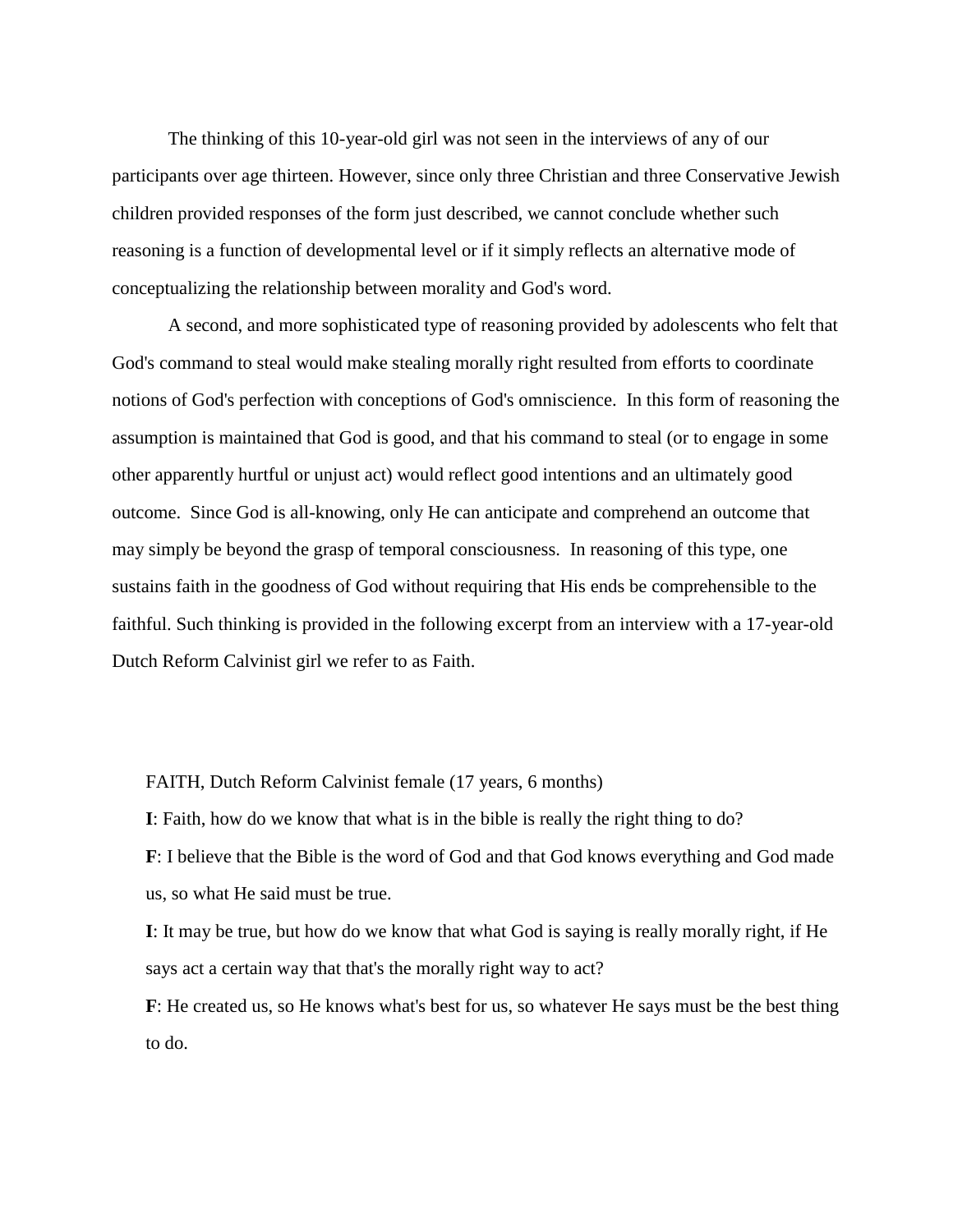**I**: Suppose that God had written in the Bible that Christians should steal. would it then be right for Christians to steal?

**F**: If God said so, I guess it would be, yes.

**I**: How come. What would make it right?

**F**: Because God is the author of everything and He's holy, and whatever He would say has to be right.

**I**: Suppose God had said that Christians should murder. would it then be right for Christians to murder?

**F**: It would be the same as with stealing. If He said it, it would be all right because He's God and He knows everything. He knows the end of everything, and if He said that it was all right [Faith sighs and laughs nervously], I guess it would be.

**I**: You seem a little bit conflicted.

**F**: Well, I mean, I know it would be hard for me to be able to handle it, because there's things in His word that I already don't understand. But, you just have to take it by faith and believe that He is God and He knows what He is saying.

Faith's thinking nicely illustrates how a deep conviction and faith in god's goodness coordinated with a belief in God's omniscience can lead a person to accept conclusions about the moral rectitude of actions commanded by God which run counter to the person's own intuitions about the actions. The reasoning of such individuals, however, is not structured by an unreflective acceptance of God's authority. On the contrary, the notions of God's moral authority, held by the participants in this study, stemmed from their assumptions about the inherent goodness of the Judeo-Christian God. Should that assumption be challenged, then God's authority in moral matters would be called into question. This reasoning is reflected in the remainder of faith's interview.

#### FAITH (continued)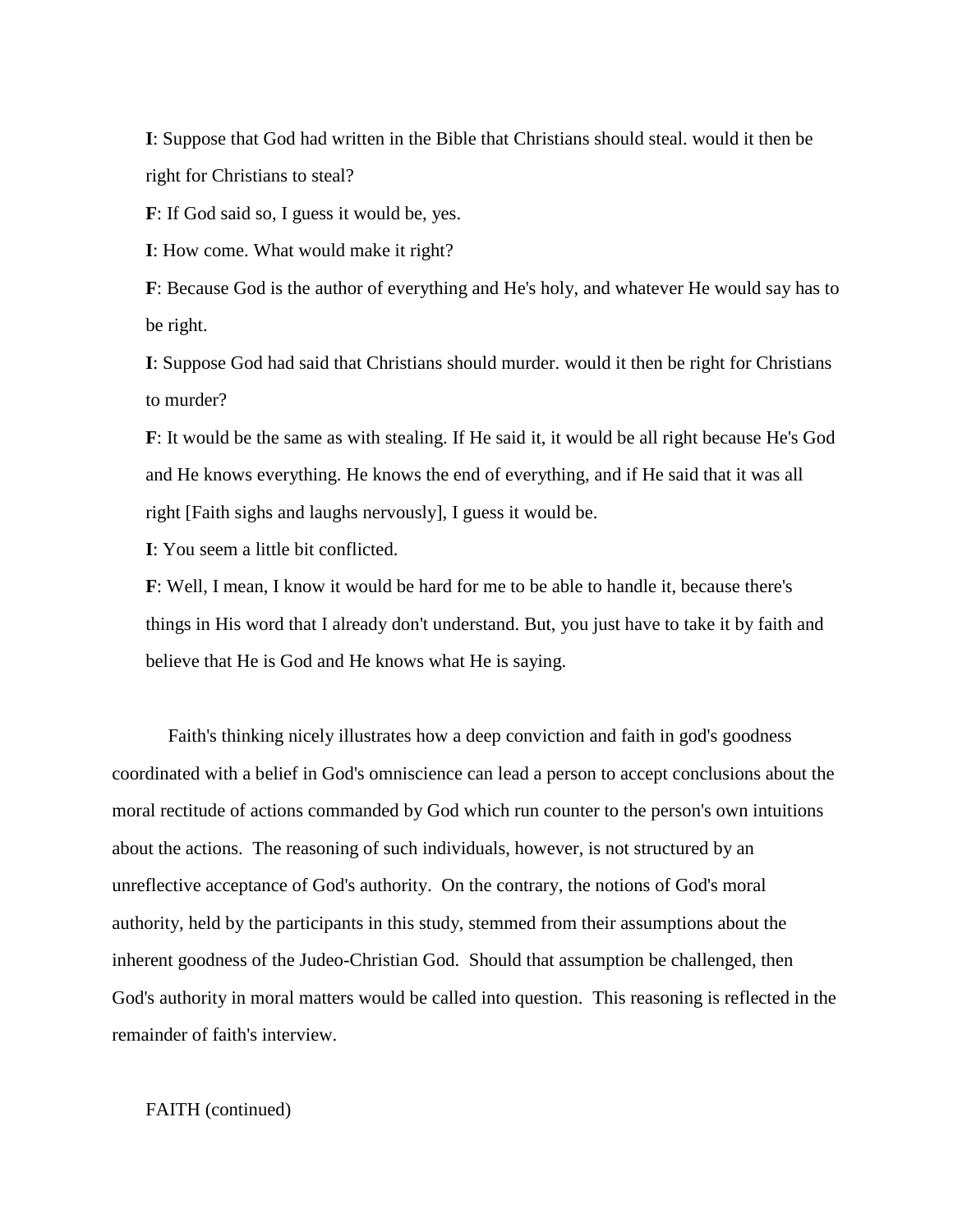**I**: How do we know that when we are "hearing the word of God" that we are hearing God's word and not the devil?

**F**: Well, the Bible is the only test you could give it, and the holy spirit inside you.

**I**: What do you mean, the holy spirit inside you? How does that help?

**F**: I believe the Holy Spirit leads me and convicts me. If I don't believe some thing is - goes along with, or is part of God's character, then I'll check it out in the Bible and pray about it, and ask for guidance.

**I**: Do you think murder is part of God's character?

**F**: No, but if it said in His word that it was all right to kill, then God must be a different kind of God.

**I**: So, if He were a different kind of God, would it be all right to do it - to kill?

**F**: Well, I don't know. That changes the whole thing. So, I don't know.

In summary, there was clear evidence in this study that Christian and Jewish children evaluate moral issues on the basis of criteria independent of the word of God. Consonant with research done in secular contexts, the children's concepts of morality focused on the intrinsic justice and welfare outcomes of actions. On the basis of such "objective" criteria, the children established a moral position from which they apprehended the moral aspect of the just and compassionate Judeo-Christian God. In each of the interviews (with the exception of six with young children), we saw evidence that religiously engaged children attempted to bring together their notions of God as perfect with their own conceptions of the morally good. Thus, for these children, concepts of God, the word of God, and morality are not one and the same thing.

### **Conclusions**

The studies described in this chapter indicate that children's moral understandings are independent of specific religious rules, and that morality is conceptually distinct from one's religious concepts. These studies also mean that morality for the secular child as well as for the